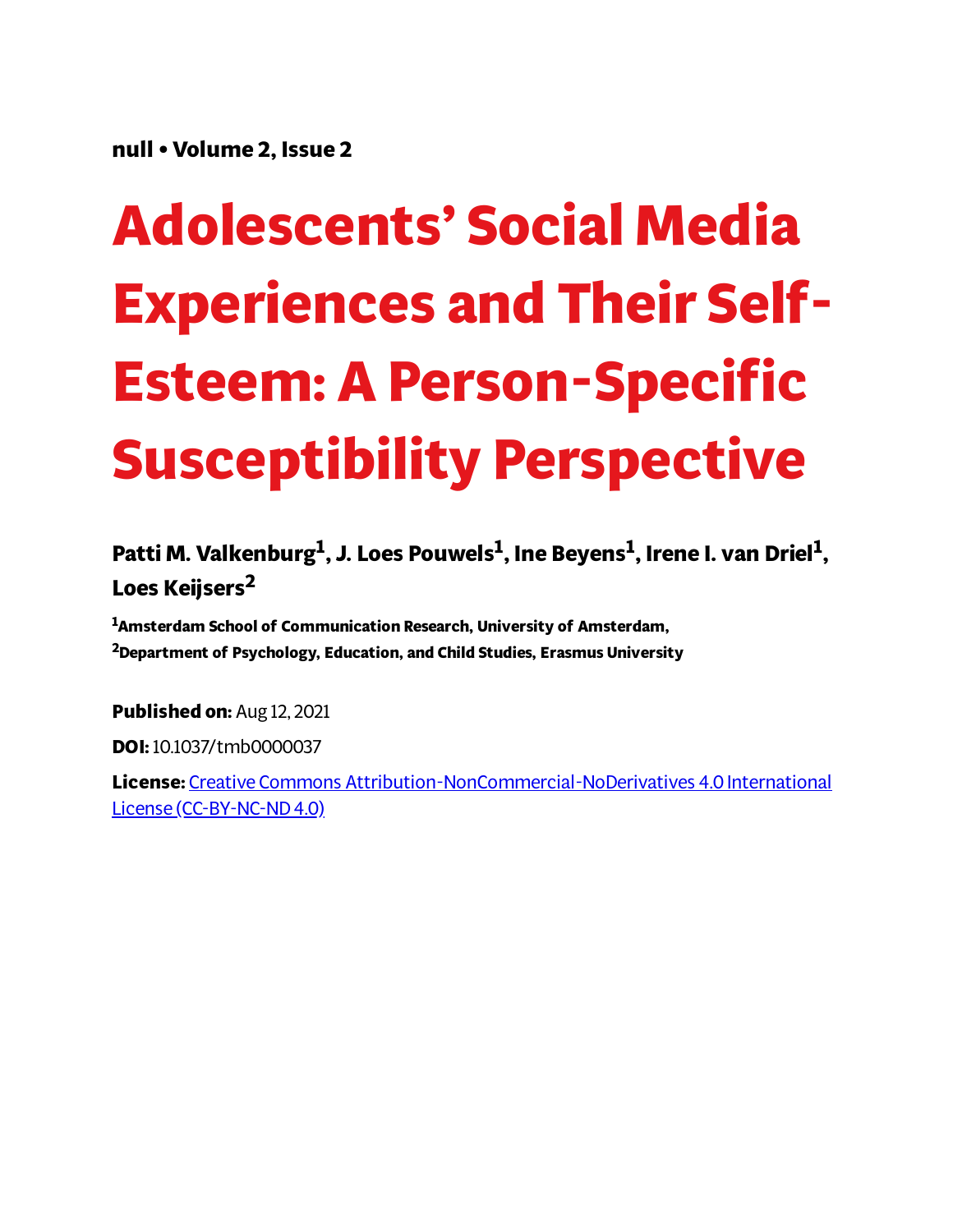#### **ABSTRACT**

The aim of this preregistered study was to compare and explain the effects of (a) time spent on social media (SM) and (b) the valence (positivity or negativity) of SM experiences on adolescents' self-esteem. We conducted a 3-week experience sampling (ESM) study among 300 adolescents (13–16 years; 126 assessments per adolescent; 21,970 assessments in total). Using an  $N = 1$  method of analysis (Dynamic Structural Equation Modeling [DSEM]), we found that the within-person effects of time spent with SM on self esteem ranged from strongly negative  $(\beta = -.31)$  to moderately positive  $(\beta = +.27)$  across adolescents. Across all ESM observations of the valence of adolescents' SM experiences, 55% of these experiences were positive, 18% negative, and 27% neutral. Finally, 78% of adolescents experienced a positive within-person effect of the valence of SM experiences on self-esteem ( $\beta \geq +0.05$ ), 19% no to a very small effect (-.05 <  $\beta$  < +.05), and 3% a negative effect ( $\beta$  ≤ -.05). These sizeable differences in person-specific effects could be explained by adolescents' self-esteem level, self-esteem instability, and their tendency to base their self-esteem on peer approval.



**Keywords:** intensive longitudinal data, differential susceptibility, Instagram, Snapchat, Dynamic Structural Equation Modeling (DSEM)

**Author Disclosure:** This 3-week experience sampling (ESM) study is part of a larger longitudinal study on the psychosocial consequences of social media use among middle adolescents. It uses data from (a) the second 3-week ESM wave, which was fielded in June 2020 and (b) two biweekly surveys around this ESM wave. The study builds upon an earlier ESM study on social media use and self-esteem by Valkenburg, Beyens, et al. (2021a), which used data from the first 3-week ESM wave, fielded in November/ December 2019. A full overview of all preprints and published papers of the larger project can be found on our project website [\(https://www.project-awesome.nl/](https://www.project-awesome.nl/%20publications) publications).

**Data Availability:** The anonymous data set on which this article is based is published on Figshare (Valkenburg, Pouwels, et al., 2021).

**Conflicts of Interest:** The authors declare that there is no conflict of interest.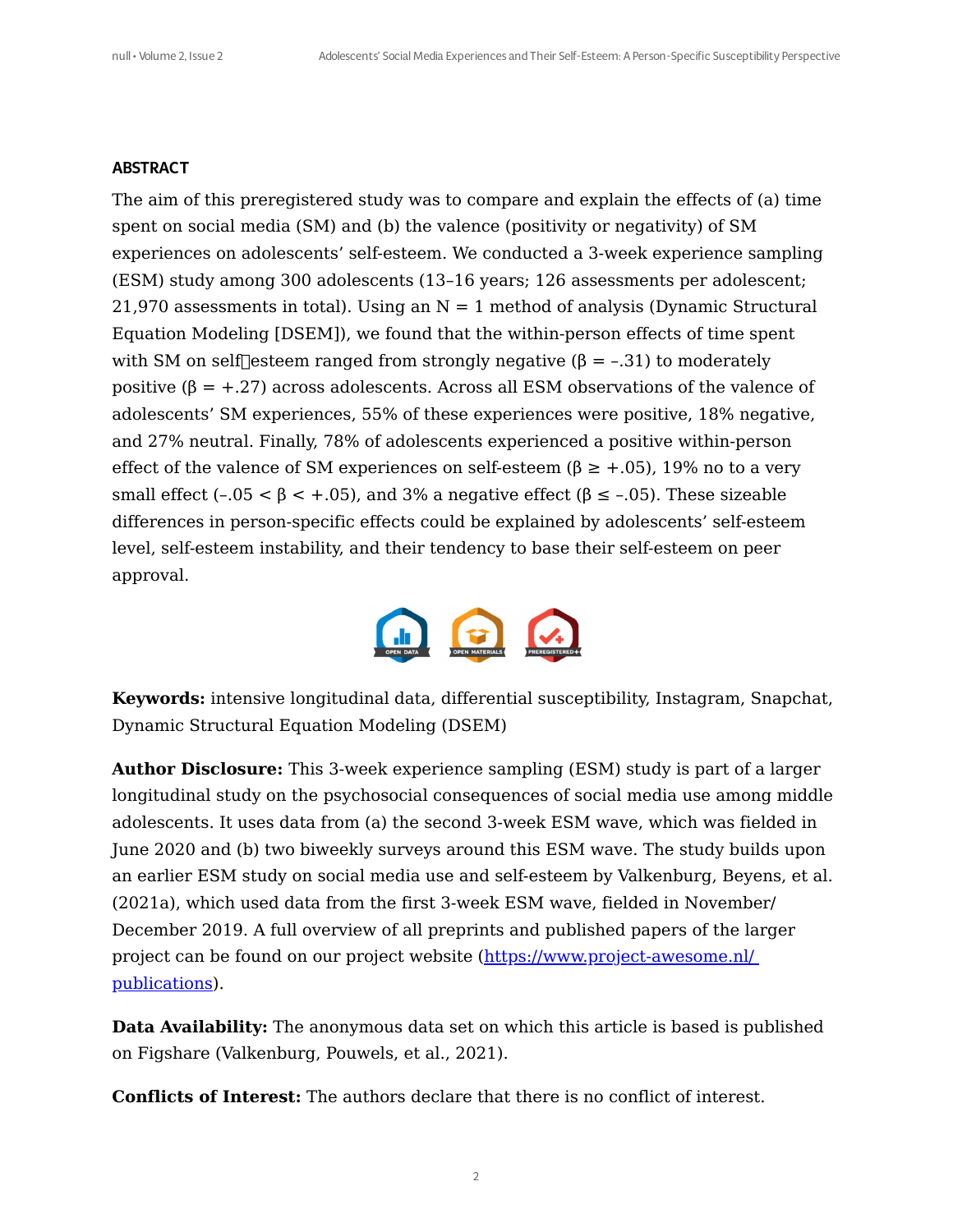**Funding:** This study was funded by an NWO Spinoza Prize and a Gravitation grant (NWO Grant 024.001.003; Consortium on Individual Development) awarded to Patti M. Valkenburg by the Dutch Research Council (NWO). Additional funding was received from a VIDI grant (NWO VIDI Grant 452.17.011) awarded to Loes Keijsers

**Acknowledgements:** We would like to thank Tim Verbeij and Teun Siebers for their contribution to the data collection of this study.

#### **Open Science Disclosures**

- The data are available at <https://doi.org/10.21942/uva.14095971>
- The analysis scripts and materials are available at <https://osf.io/75k4x/>
- The preregistered design and sampling plan of the larger project is accessible at <https://osf.io/327cx>
- The preregistration of the hypotheses and analysis plan of the current study is available at <https://osf.io/43m7t>

Correspondence concerning this article should be addressed to Patti M. Valkenburg, Amsterdam School of Communication Research, University of Amsterdam, Spui 21, Amsterdam 1012 CX, The Netherlands. Email: [p.m.valkenburg@uva.nl](mailto:%20p.m.valkenburg@uva.nl)

<span id="page-2-2"></span><span id="page-2-1"></span><span id="page-2-0"></span>Acquiring self-esteem, the positive and relatively stable evaluation of the self, is a central developmental task in adolescence. Self-esteem may induce adolescents to try out new things, be open to learning and feedback, take calculated risks, and, by doing so, explore their potential. Self-esteem has been positively linked to a healthy peer attachment (Gorrese & [Ruggieri,](#page-27-0) 2013), life satisfaction [\(Proctor](#page-27-1) et al., 2009), and success later in life  $(Orth & Robins, 2014)$  $(Orth & Robins, 2014)$  $(Orth & Robins, 2014)$ . In the past decade, over a dozen empirical studies have examined the effects of social media (SM) use on adolescents' self-esteem (e.g., [Barthorpe](#page-28-1) et al., 2020; [Cingel](#page-28-2) & Olsen, 2018; [Meeus](#page-28-3) et al., 2019; Rodgers et al., 2020; [Valkenburg,](#page-28-4) Beyens, et al., 2021a). In addition, two meta-analyses ([Huang,](#page-28-5) 2017; Liu and [Baumeister](#page-28-6) (2016)) have tried to integrate the results of these studies, both yielding very small to small negative pooled associations of SM use with self-esteem (<sup>r</sup>  $= -0.04$ , ns, [Huang,](#page-28-5) 2017;  $r = -0.09$ ,  $p < 0.01$ , Liu and [Baumeister](#page-28-6) (2016).

<span id="page-2-8"></span><span id="page-2-7"></span><span id="page-2-6"></span><span id="page-2-5"></span><span id="page-2-4"></span><span id="page-2-3"></span>A recent experience sampling (ESM) study, based on an earlier ESM wave among the same sample of adolescents as in the present study (see Method section), has attempted to explain these small pooled associations [\(Valkenburg,](#page-28-4) Beyens, et al., 2021a). In this ESM study, Valkenburg, Beyens, et al. employed a so-called personspecific,  $N = 1$  method of analysis (McNeish & Hamaker, 2020), which allowed them to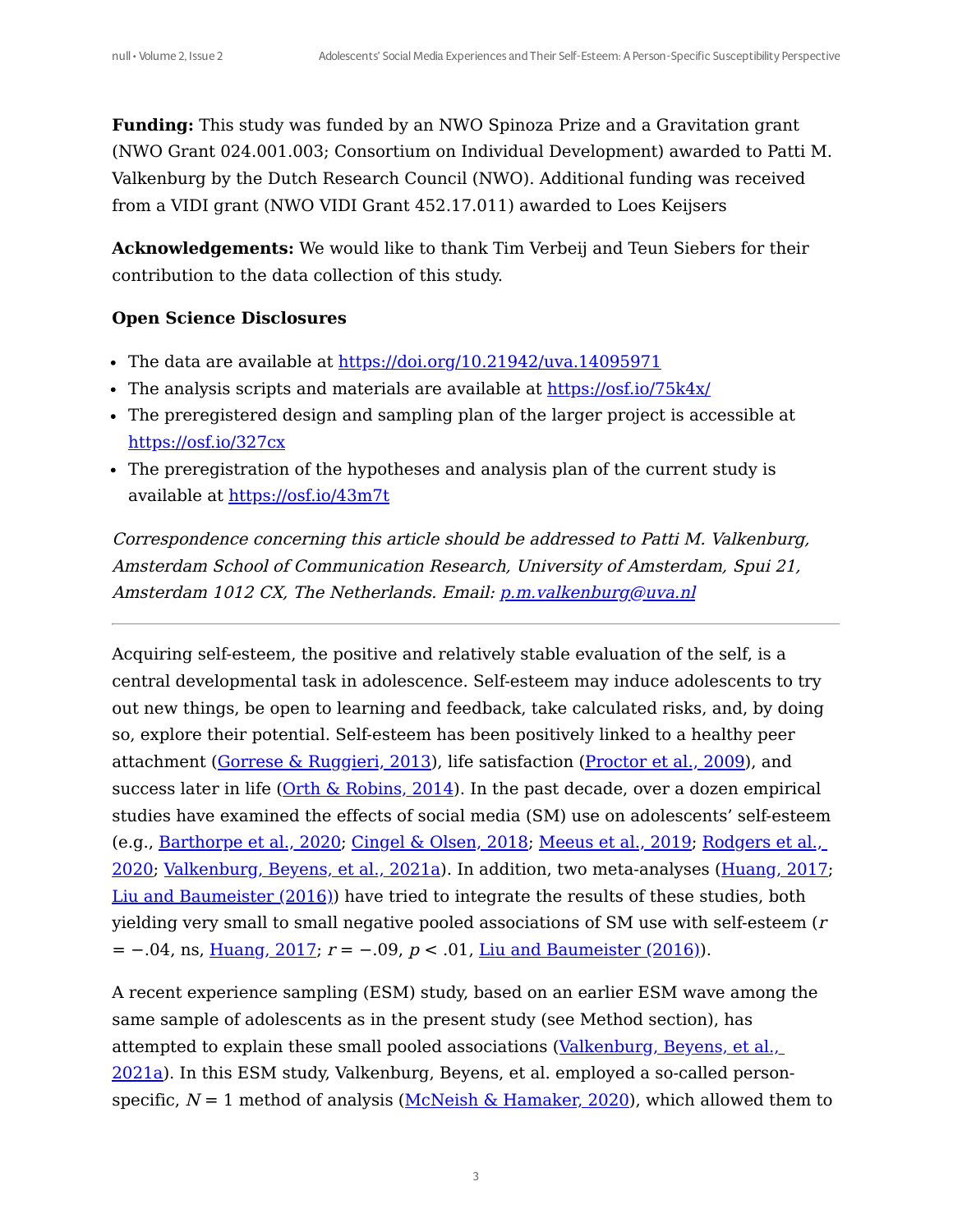investigate the unique effects of time spent on SM on each single adolescent's selfesteem (i.e., by computing a unique effect size for each adolescent). Their study confirmed the weak overall effect of time spent on SM on self-esteem reported in the meta-analyses. But it also revealed substantial differences in the person-specific effects: Whereas most adolescents were not or hardly affected by their time spent on SM, a small group experienced positive effects, and another small group experienced negative effects on self-esteem. Indeed, these preliminary findings suggest that the weak pooled effects reported in the meta-analyses may have been small because they involve overall, average effects resulting from heterogeneous samples of "nonsusceptibles," "positive susceptibles," and "negative susceptibles."

While promising and insightful, earlier work on the effects of SM use on self-esteem leaves two important gaps that, if filled, could further improve our understanding of this effect. First, many previous studies, including [Valkenburg,](#page-28-4) Beyens, et al., 2021a, have investigated how time spent on SM could affect adolescents' self-esteem. It is possible, though, that time spent on SM may be too "neutral" to arrive at a true understanding of the effect of SM use on self-esteem. After all, most self-esteem theories emphasize that it is the valence (the positivity or negativity) rather than the duration of experiences that predict fluctuations in self-esteem. It is assumed that selfesteem surges when we succeed or when others accept us and drops when we fail or when others reject us (Leary & [Baumeister,](#page-29-0) 2000). Therefore, the first aim of the present study was to compare the predictive contribution of (a) adolescents' time spent on SM and (b) the valence (the positivity or negativity) of their SM experiences.

<span id="page-3-1"></span><span id="page-3-0"></span>A second gap in the literature is a lack of understanding of the factors that may explain potential differences in the effects of SM use on self-esteem. Earlier studies have predominantly investigated the moderating role of gender in the SM-self-esteem relation (e.g., **[Blomfield](#page-29-1) Neira & Barber, 2014; [Meeus](#page-28-3) et al., 2019**), mostly yielding nonsignificant results. In the present study, we extended these earlier studies with four additional factors that may moderate the SM-self-esteem association: Self-esteem level, self-esteem instability, peer approval contingency (i.e., the extent to which adolescents' self-esteem depends on peer approval), and physical appearance contingency (i.e., the extent to which their self-esteem depends on their physical [appearance,](#page-29-2) Crocker  $\&$ Wolfe, 2001).

<span id="page-3-2"></span>To address the two aims of our study, we employed a preregistered 3-week ESM study among 300 middle adolescents, whom we surveyed six times a day (126 measurement moments per person; 21,970 observations in total). We focused on middle adolescence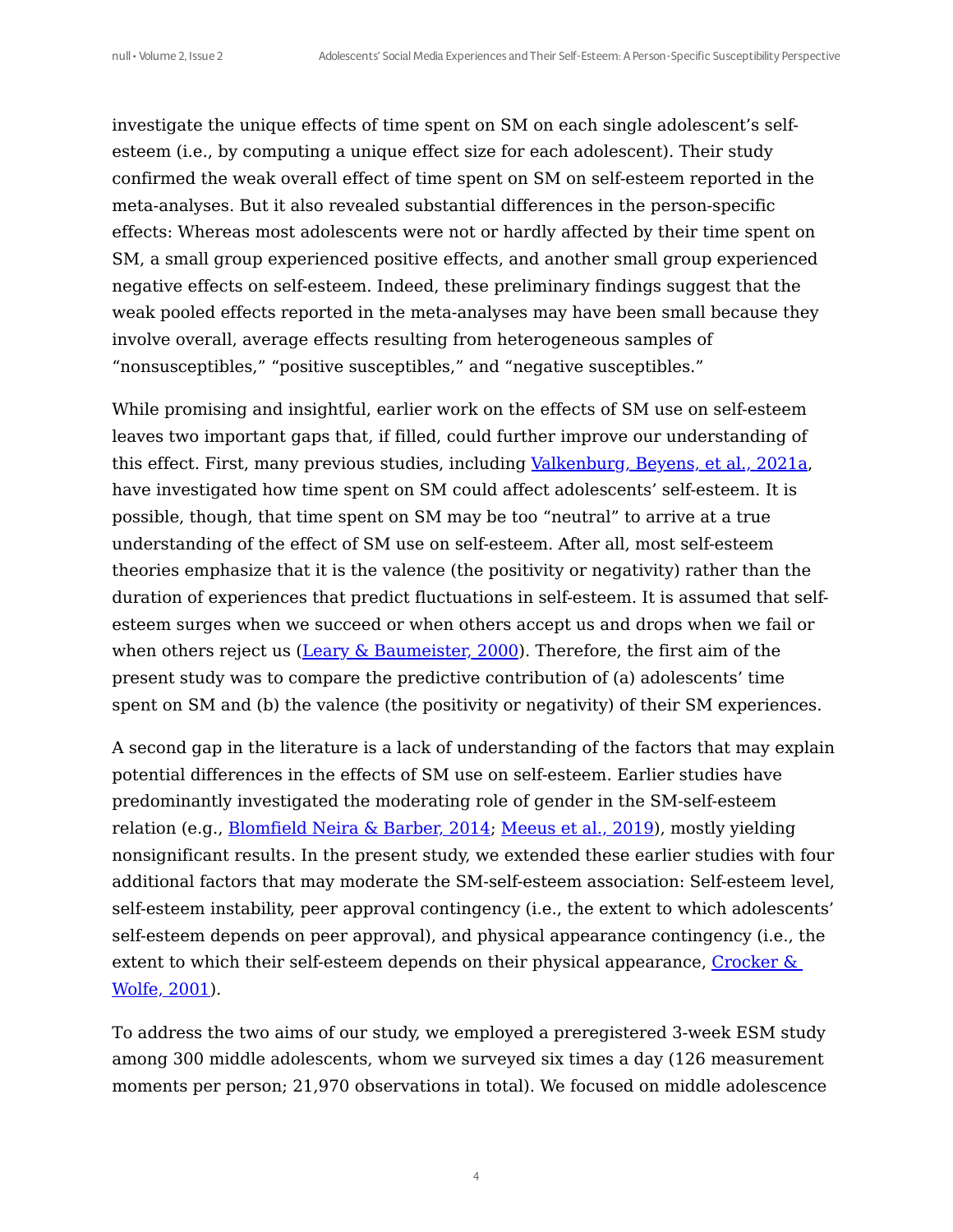<span id="page-4-0"></span>because this is the period of most significant fluctuations in self-esteem ([Harter,](#page-29-3) 2012). Before the start of our study, we conducted a national survey study among 1,000 middle adolescents (van Driel et al., 2019). This survey identified Instagram, Snapchat, and WhatsApp as the three most popular platforms among this age group. From this survey and a series of pilot interviews, we learned that adolescents typically use these platforms in complementary ways, for example, to present themselves to their broader circle of friends (Instagram, Snapchat), to have fun with their friends (Snapchat), and to exchange more intimate information with close friends or family (WhatsApp). Both these public, asynchronous self-presentations and these private, synchronous exchanges with close friends have been shown to affect adolescents' self-esteem [\(Steinsbekk](#page-29-4) et al., 2021; [Valkenburg](#page-29-5) et al., 2017).

<span id="page-4-3"></span><span id="page-4-2"></span><span id="page-4-1"></span>To capture adolescents' person-specific susceptibilities to the effects of time spent on SM and the valence of SM experiences on self-esteem, we employed Dynamic Structural Equation Modeling (DSEM). DSEM combines the strengths of multilevel analysis and Structural Equation Modeling with  $N = 1$  time-series analysis [\(Asparouhov](#page-29-6) et al., 2018). The  $N = 1$  time-series part of DSEM enabled us to establish the longitudinal, within-person effects of time spent with SM and the valence of SM experiences on the self-esteem of each single adolescent. And it also allowed us to investigate the *between-person* differences (i.e., the heterogeneity) in these withinperson effects.

<span id="page-4-4"></span>Within-person effects indicate to what extent SM use leads to changes in a person's self-esteem as a result of this person's SM use. Between-person associations indicate whether persons with high SM use have lower (or higher) self-esteem than persons with low SM use. In other words, within-person analyses compare SM-induced changes in self-esteem in a person with this person's average self-esteem score (i.e., one's "true" score, [Nesselroade,](#page-29-7) 1991, p. 229). Between-person analyses compare the SMinduced self-esteem scores of a person with those of other persons. Within-person methods of analysis are generally better attuned to investigate (social) media effects than between-person methods of analysis. After all, a media effect is an intraindividual change within a person due to the media use of this person ([Valkenburg](#page-29-8) et al., 2016), and such changes can therefore best be investigated with within-person methods of analysis.

## <span id="page-4-5"></span>**The Valence of Social Media Experiences**

Even though most empirical studies have examined the associations of time spent on SM with self-esteem, most self-esteem theories emphasize that it is the valence of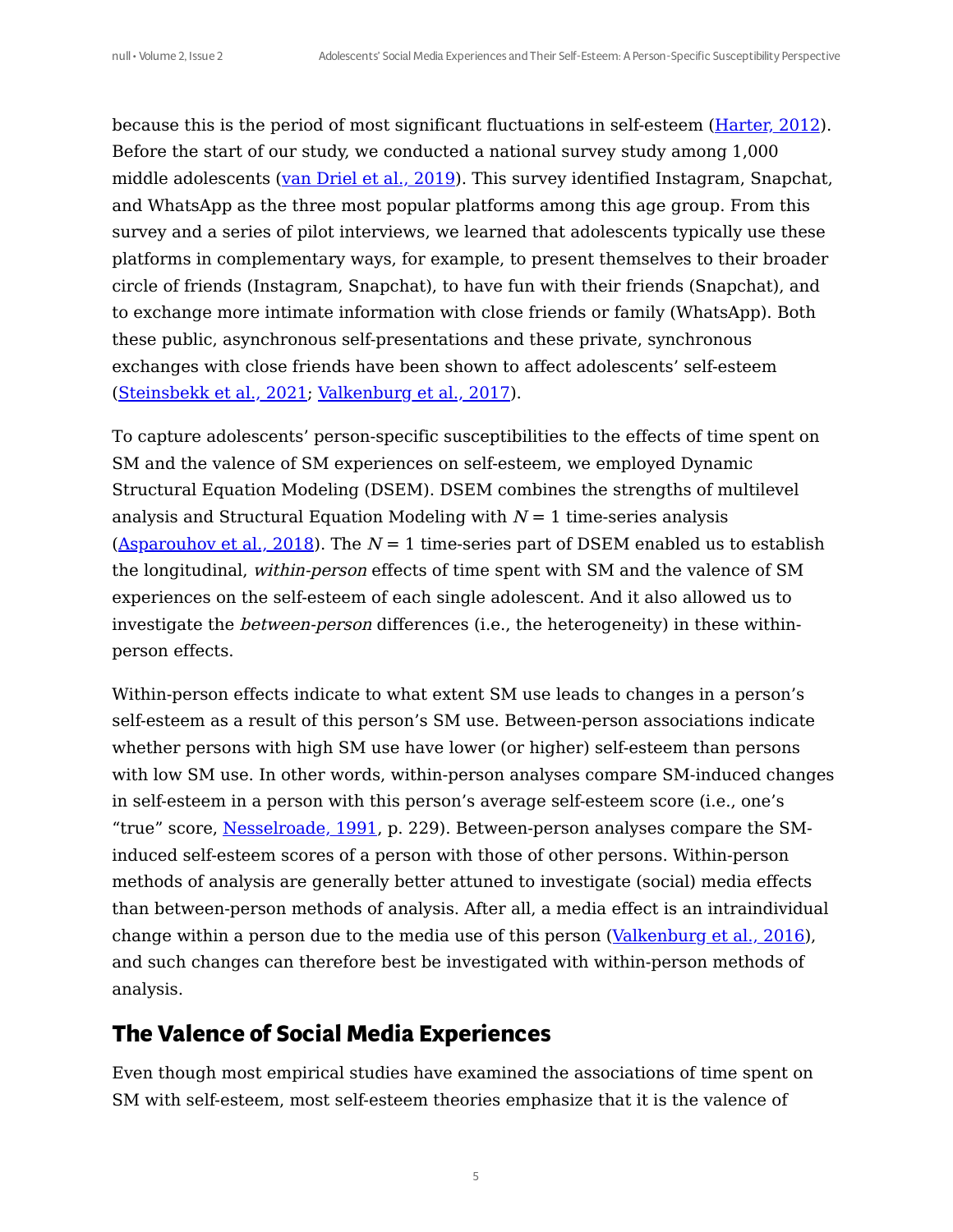<span id="page-5-0"></span>experiences (rather than their duration) that induces ups and downs in self-esteem (Crocker & [Brummelman,](#page-30-0) 2018; Rosenberg, 1986). For example, Leary & Baumeister, 2000 sociometer theory argues that self-esteem serves as a sociometer that gauges the level of approval or disapproval from one's social environment. Self-esteem goes up when people succeed or when others accept them, and it drops when they fail or when others reject them. Sociometer theory conceptualizes self-esteem as an affectively laden evaluation of the self, meaning that changes in self-esteem are inextricably connected to changes in affect (e.g., feelings of pride and triumph vs. feelings of guilt and embarrassment).

<span id="page-5-1"></span>Self-esteem theories acknowledge sizeable individual differences in how the selfesteem of individuals can be affected. These theories argue that some people may experience significant boosts (or drops) in self-esteem in response to minor positive (or negative) experiences, whereas others may only experience self-esteem fluctuations in case of severe self-relevant experiences (Crocker & [Brummelman,](#page-30-0) 2018; Harter & Whitesell, 2003). Such individual differences in susceptibility to experiences is also proposed in the differential [susceptibility](#page-30-2) to media effects model (Valkenburg & Peter, 2013) and other media effects theories that postulate that media users can differ greatly in their susceptibility to the effects of their media experiences (for a review, see [Valkenburg](#page-29-8) et al., 2016).

<span id="page-5-2"></span>The aim of this study was to contribute to media effects and self-esteem theories by investigating and comparing the effects of time spent on SM and the valence of SM experiences on self-esteem, and to explain these effects. Several earlier studies suggest that the positivity or negativity of social media experiences may be a more important predictor of psychosocial outcomes than time spent on social media (e.g., Orben & Dunbar, 2017; [Primack](#page-30-3) et al., 2019). However, because virtually all earlier studies included time spent on SM as the predictor of self-esteem (for a review, see [Valkenburg,](#page-28-4) Beyens, et al., 2021a), for reasons of comparability, we also included time spent on SM in the present study.

<span id="page-5-3"></span>Based on the weight of evidence in earlier SM-self-esteem studies, we hypothesized that adolescents who spend more time on SM report lower levels of self-esteem than adolescents who do less so (between-person hypothesis, H1). And on the basis of the result of the earlier ESM study by [Valkenburg,](#page-28-4) Beyens, et al., 2021a, we hypothesized significant between-person differences in the within-person effects of time spent with SM on self-esteem (H2). Furthermore, we expected that adolescents whose experiences on SM are more positive report a higher self-esteem level than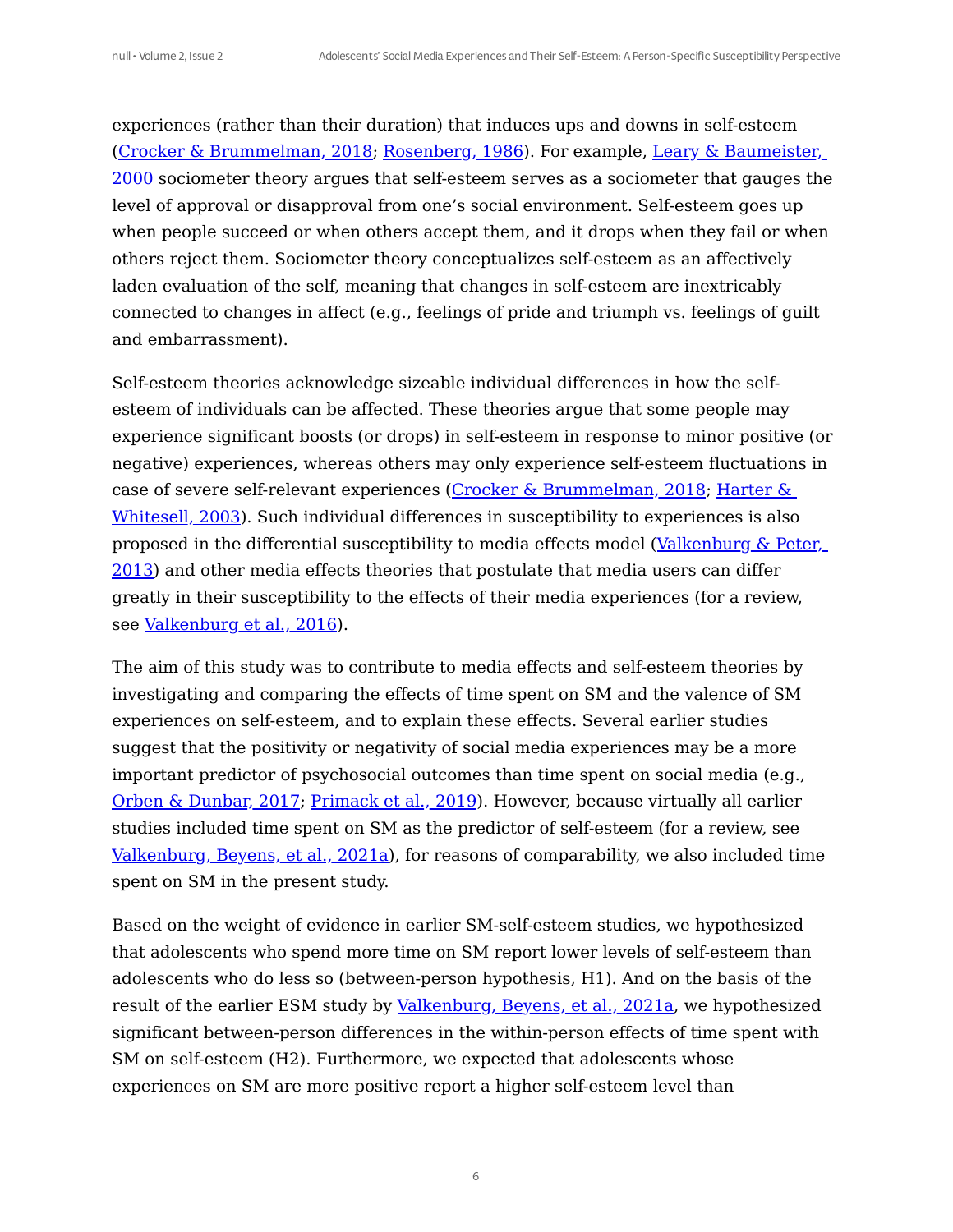adolescents whose experiences are less positive (between-person hypothesis, H3). Finally, we expected that, overall, the more positive adolescents' SM experiences were in the previous hour, the stronger their increase in self-esteem would be (within-person hypothesis, H4). Finally, we expected significant between-person heterogeneity in this within-person effect (H5).

## **Investigating Potential Moderators**

Even though a detection of person-specific effects of time spent on SM and the valence of SM experiences on self-esteem is valuable in its own right, it does not answer the question of why self-esteem goes up for some and goes down for others in response to similar levels of time spent on SM and similarly valenced SM experiences. To answer this question, we investigated the moderating roles of (a) gender, (b) self-esteem level, (c) self-esteem instability, (d) peer approval contingency, and (e) appearance contingency. To do so, we assessed, in a first step, the person-specific effects of time spent on SM and the valence of SM experiences on self-esteem, and in a second step we studied whether and how these five potential moderators predict these personspecific effects. Several methodologists have called for such a moderation approach to avoid ecological fallacies in the interpretation of results, that is, deriving conclusions about individuals based on analyses of group data (e.g., Lerner  $\&$  [Lerner,](#page-30-4) 2019). We developed research questions rather than hypotheses to investigate the predictive roles of each of the five moderators because earlier work either did not find any moderating effect on the relationship of adolescents' SM use and self-esteem (in the case of gender) or did not investigate such effects (in the case of the remaining four moderators).

#### <span id="page-6-0"></span>Gender

<span id="page-6-3"></span><span id="page-6-2"></span><span id="page-6-1"></span>Five earlier studies have investigated the moderating role of gender in the betweenperson relation of SM use and self-esteem. Four of these studies found a nonsignificant effect ([Blomfield](#page-29-1) Neira & Barber, 2014; Kelly et al., [2019](#page-30-5); Košir et al., 2016; Meeus et al., 2019), while one study found a stronger negative [SM-self-esteem](#page-28-3) relation among girls than boys ([Barthorpe](#page-28-1) et al., 2020). It is conceivable that adolescent boys and girls differ in their susceptibility to the effects of time spent on SM and the valence of SM experiences on self-esteem. Adolescent girls generally display somewhat lower levels of self-esteem than adolescent boys  $(H<sub>arter</sub>, 2012)$ , report somewhat more frequent social media use (Pew [Research](#page-31-0) Center, 2018), and are somewhat more sensitive to social influences on their self-esteem [\(Meier](#page-31-1) et al., 2011). Therefore, we investigated to what extent the within-person effect of time spent with SM on self-esteem (RQ1a)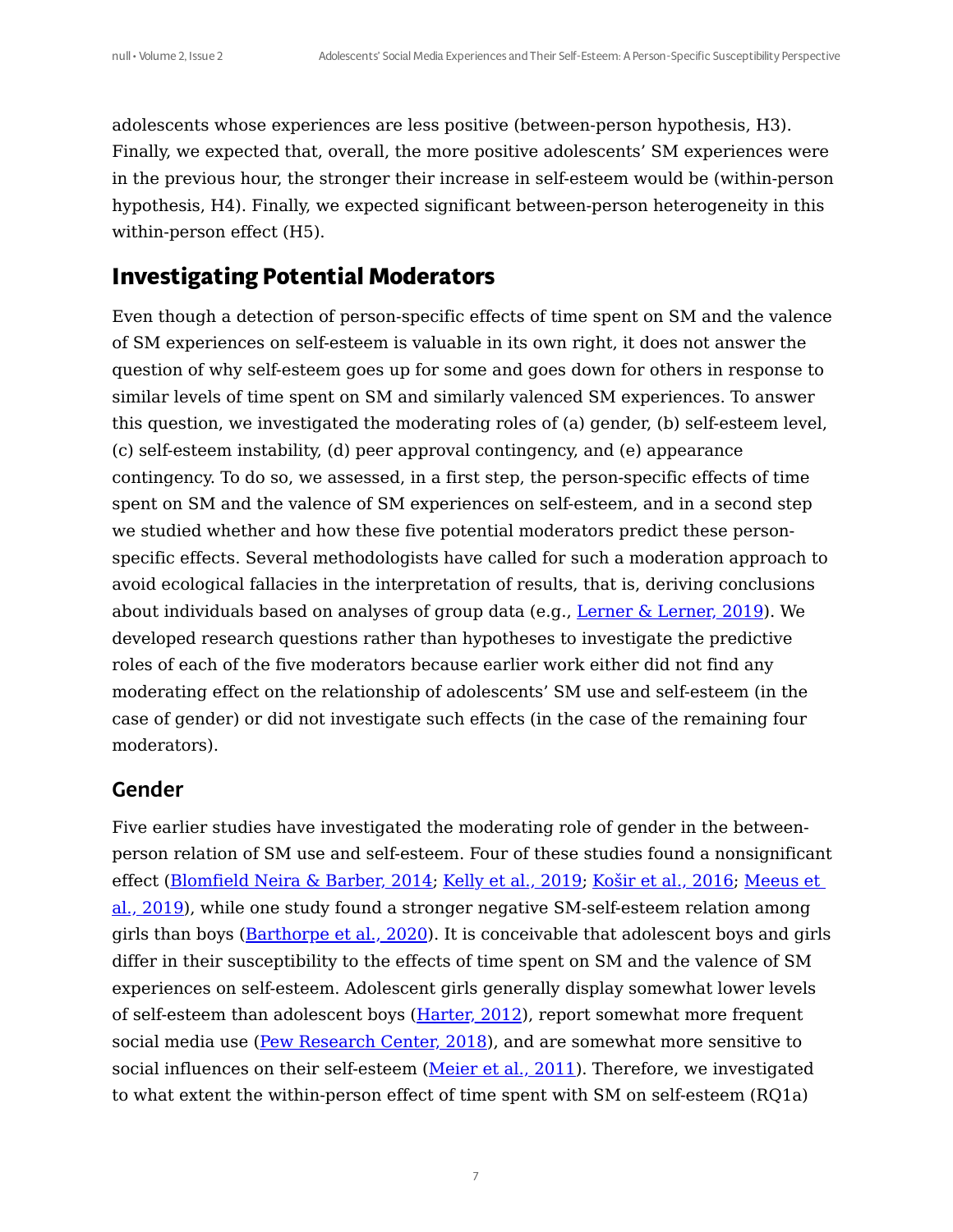and that of the valence of SM experiences (RQ1b) would depend on adolescents' gender.

## Self-Esteem Level and Instability

<span id="page-7-0"></span>The literature offers two opposite hypotheses that consider the effect of social media use on self-esteem: A rich-get-richer hypothesis assumes that particularly adolescents with a *high* level of self-esteem experience SM-induced increases in self-esteem, which come on top of the many benefits that these adolescents already experience in their offline lives [\(Kraut](#page-31-2) et al., 2002; Valkenburg & Peter, 2011). Conversely, a social compensation hypothesis assumes that particularly adolescents with a low level of selfesteem experience SM-induced increases in their self-esteem, which may compensate for the lack of positive experiences in their offline lives [\(Kraut](#page-31-2) et al., 2002; Valkenburg & Peter, 2011).

While the rich-get-richer and social compensation hypotheses are based solely on selfesteem level (whether it is high or low), self-esteem instability theory (Kernis (2005)) argues that it is not so much self-esteem level but self-esteem instability that may inform hypotheses on the influence of the valence of experiences on self-esteem. For example, Kernis (2005) argues that the individuals with *instable high* self-esteem do show susceptibility to negative experiences, but those with stable high self-esteem do not. Hence, it is not only self-esteem level, but also self-esteem instability that may explain how adolescents respond to SM. Based on these insights, we investigated whether the within-person effects of time spent on SM (RQ2a) and the valence of SM experiences (RQ2b) on self-esteem depend on adolescents' self-esteem level and selfesteem instability.

## Peer Approval and Physical Appearance Contingencies

<span id="page-7-2"></span><span id="page-7-1"></span>Self-esteem contingencies are the unique domains of life that serve as the basis of our self-esteem ([Crocker](#page-31-3) et al., 2003). Having contingent self-esteem is functional for cognitive and psychosocial development. After all, if our self-esteem remains stable, no matter what happens, there is no motivation to learn and develop (Vonk  $\&$  [Smit,](#page-31-4) 2012). Adolescents do seem to differ, though, in the domains on which their self-esteem is contingent. For example, whereas some adolescents' self-esteem may particularly depend on academic performance, others may base their self-esteem on peer approval.

Different contexts may also activate different self-esteem contingencies (Crocker & [Brummelman,](#page-30-0) 2018). In the classroom, academic competence is valued, which may activate the academic competence contingency. In SM interactions, peer approval and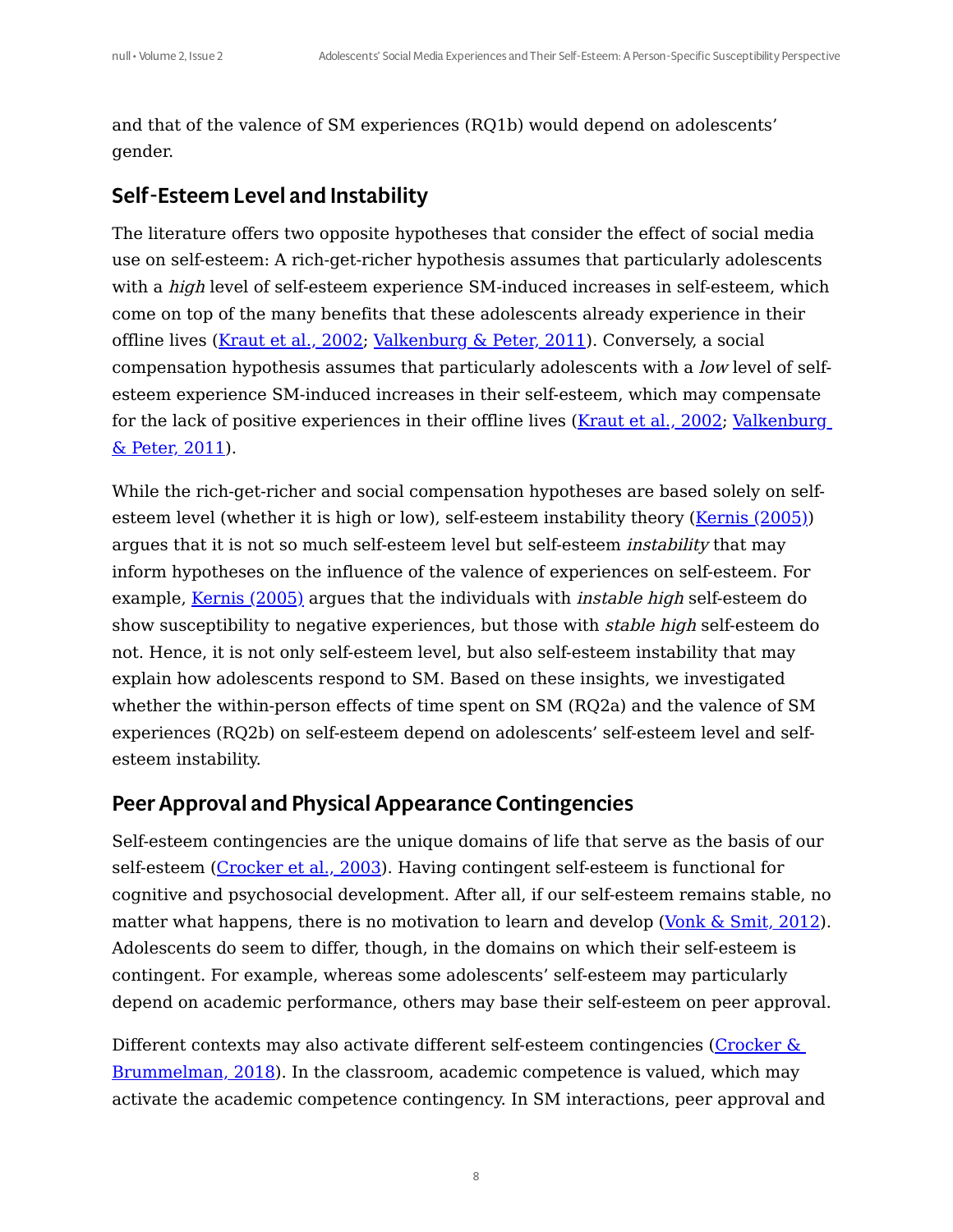physical appearance are relevant, so that these self-esteem contingencies may particularly be triggered in the SM context. It is, therefore, conceivable that adolescents who particularly base their self-esteem on peer approval or physical appearance are more susceptible to the effects of time spent on SM and the valence of SM experiences on self-esteem than adolescents who do less so. Therefore, we investigated whether the within-person effects of time spent on SM (RQ3a) and the valence of SM experiences (RQ3b) on self-esteem depend on adolescents' peer approval and physical appearance contingencies.

## **Method**

This preregistered ([https://osf.io/43m7t\)](https://osf.io/43m7t) study was part of a larger longitudinal project on the psychosocial consequences of SM use among middle adolescents (13–16 years) that ran from November 2019 to June 2020 (see our website). This larger project consists of a measurement burst design. Such a design, which was first described by [Nesselroade,](#page-29-7) 1991, combines two types of data: (a) longitudinal data with widely spaced intervals (e.g., months, years) and (b) longitudinal data with closely spaced intervals (e.g., hours, days), which are, for example, obtained via ESM or daily dairy studies. These second types of data are called measurement "bursts" [\(Nesselroade,](#page-29-7) 1991, p. 235).

In our larger project, adolescents completed 16 biweekly online surveys and two 3 week pre-ESM surveys, and participated in two 3-week ESM bursts, one in November/December 2019 and one in June 2020. The design and sampling plan [\(https://osf.io/327cx\)](https://osf.io/327cx) of the larger project was preregistered in August 2019 before recruiting participants and collecting data. The hypotheses and analysis plan [\(https://osf.io/43m7t](https://osf.io/43m7t)) for the present study was preregistered in October 2020, before analyzing the data of this study.

The present study was based on data from the second ESM study (June 2020), the second pre-ESM survey, and two biweekly surveys, fielded in the first week and just after the third week of this ESM study. The present study built upon [Valkenburg,](#page-28-4) Beyens, et al., 2021a, which was based on the first ESM study, in three respects. First, it aimed to replicate Valkenburg, Beyens, et al.'s findings on the associations of time spent using SM with self-esteem, using a different measure of time spent with SM. Second, it extended Valkenburg, Beyens, et al.'s study by including the valence of SM experiences as a comparative predictor of self-esteem. Third, it investigated the role of five moderators that may explain the heterogeneity in the person-specific effects on self-esteem.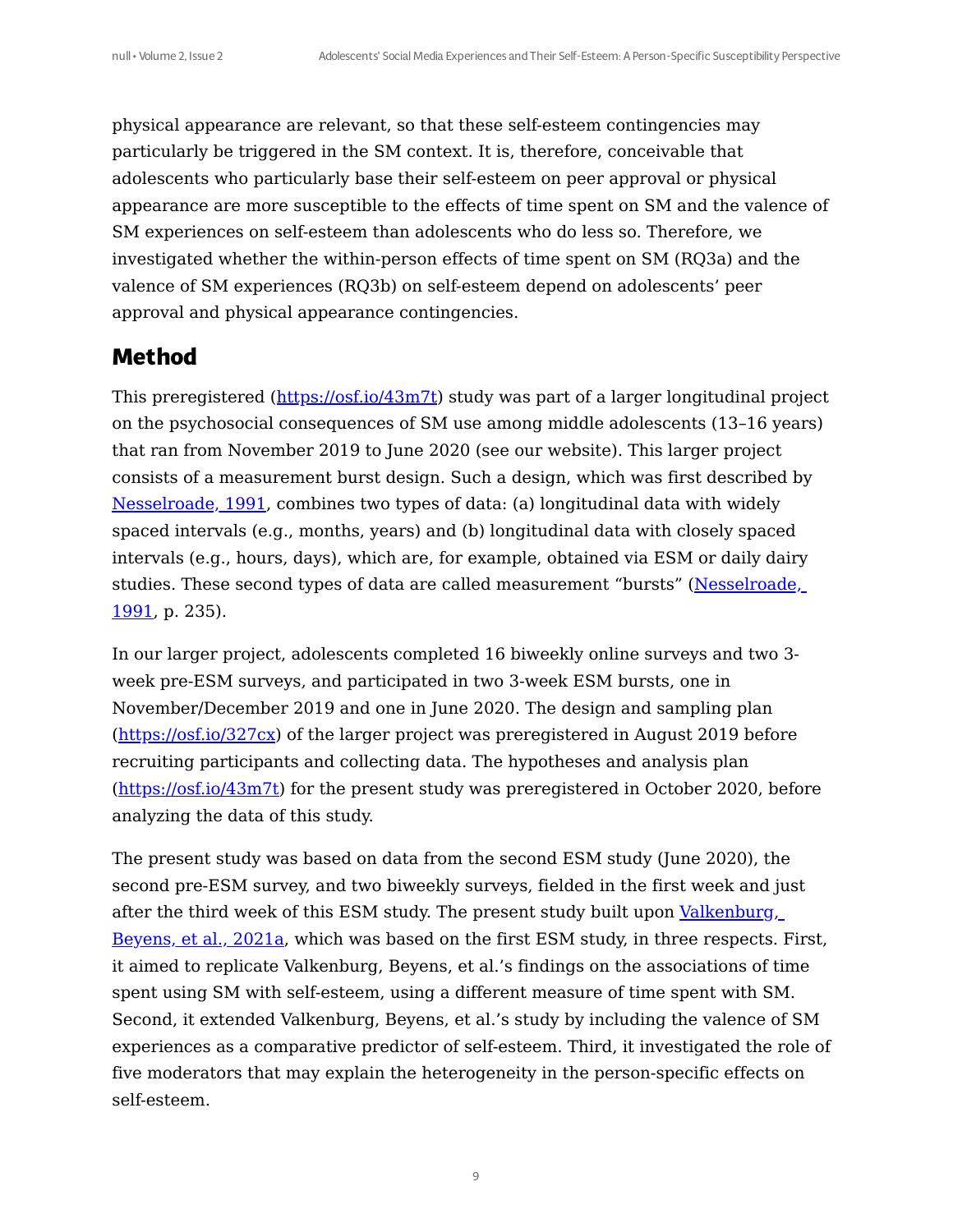## **Participants**

The final sample of this study consisted of 300 adolescents (58% girls;  $M_{\text{age}} = 14.61$ ,  $SD = .70$ ) from Grades 8 and 9 of a large secondary school in the south of the Netherlands. Adolescents were enrolled in different educational tracks: 37% were in lower prevocational secondary education, 34% in intermediate general secondary education, and 29% in academic preparatory education. Of all adolescents, 97% were born in the Netherlands and 98% identified themselves as Dutch. The sample was a fairly accurate representation of the specific area in the Netherlands in terms of educational level and ethnic background.

A priori power analyses using Monte Carlo simulations [\(https://osf.io/ar4vm/](https://osf.io/ar4vm/)) indicated that a sample size of 300 participants (with 42 assessments) would be sufficient to reliably detect small within-person and moderator effects with a power of .80 and significance level of .05. The original sample of the larger study consisted of 388 adolescents who provided informed consent themselves. Of these 388 adolescents, 300 participants (77%) who used WhatsApp, Instagram, or Snapchat participated in the second ESM wave.

#### Procedure

The study was approved by the Ethics Review Board of the University of Amsterdam. Before the start of the study, parents gave written consent for their child's participation in the study. Two weeks before the start of the larger project in November 2019, adolescents participated in a classroom session in which they were informed extensively about the aims and procedures of the study. Two weeks before the start of the second ESM study, adolescents received an online instruction on how to install the ESM software application (Ethica Data) on their phones. At this time, adolescents also completed a pre-ESM survey via the Ethica Data app to investigate their use of different SM platforms.

#### ESM Surveys

Adolescents received six 2-min surveys per day via their mobile phones (Ehtica Data software). Each survey consisted of 19–32 questions, depending on the moment of the day. All surveys included questions on adolescents' self-esteem, time spent on SM, and the valence (positivity or negativity) of their SM experiences. Adolescents only received questions about their time spent on Instagram, WhatsApp, and Snapchat if they had indicated in the pre-ESM survey that they used these platforms more than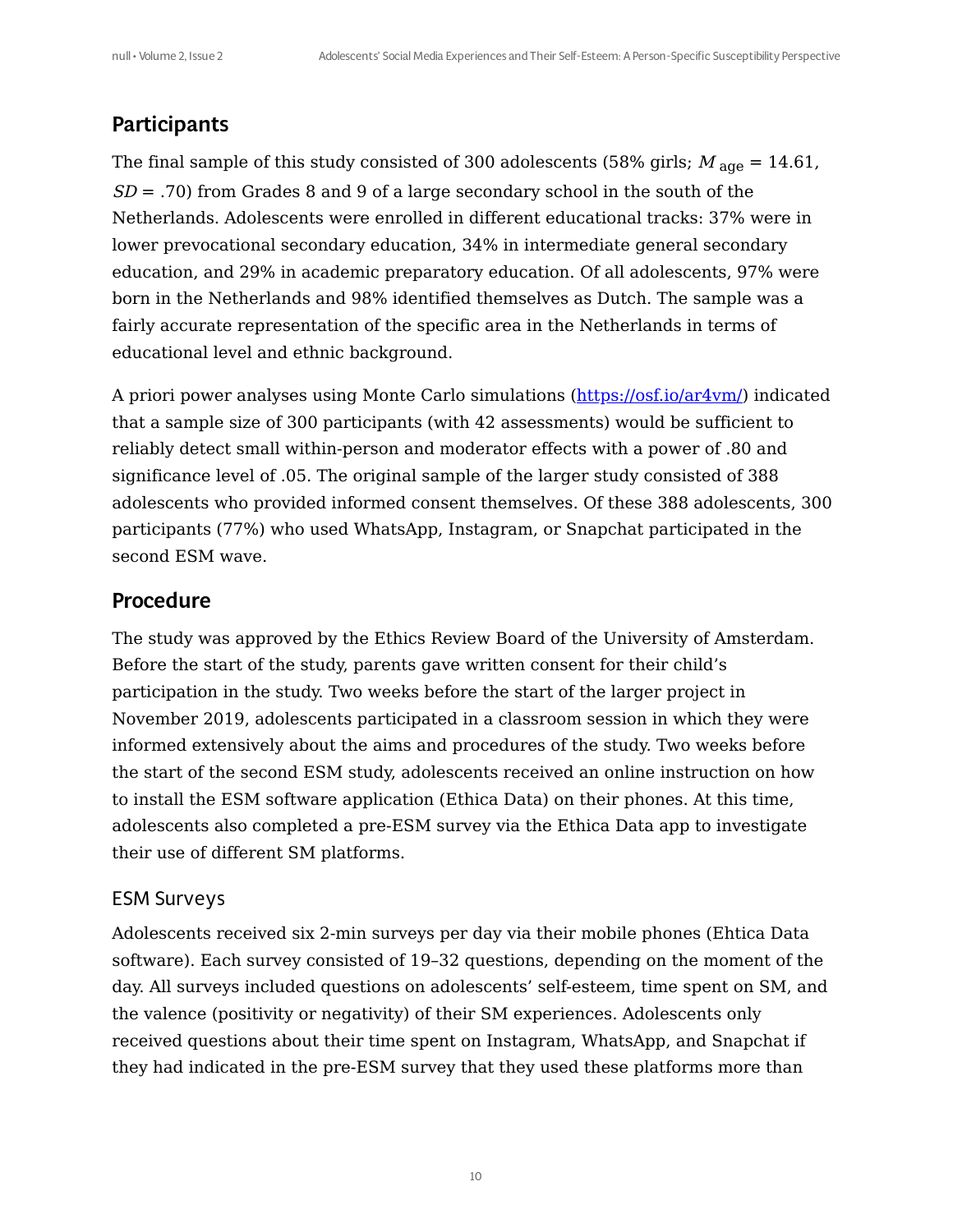once a week. In total, 293 (98%) adolescents received questions about WhatsApp, 261 adolescents (87%) about Instagram, and 232 (77%) about Snapchat.

#### Sampling Scheme/Monitoring Plan

Adolescents received a total of 126 ESM surveys (i.e., 21 days \* 6 assessments per day) at random time points within fixed intervals. A detailed overview of the notification scheme with the response windows can be found on OSF [\(http://osf.io/vkr4u](http://osf.io/vkr4u)). We messaged adolescents daily to motivate them to fill out as many ESM surveys as possible and to check whether we could help with any technical issues. If adolescents did not complete an ESM survey within 10 min, they received an automatic reminder via the Ethica Data app. Adolescents received a compensation of €0.30 for each completed ESM survey and an additional compensation of  $€0.20$  if they completed the final (longer) ESM survey of the day. In addition, each day, we organized a lottery, in which four adolescents who had completed all six ESM surveys on the previous day could win €25.

#### Compliance

Due to unforeseen technical problems with the Ethica software, 140 ESM surveys (0.37%) of the 37,800 surveys that were sent out were not received by adolescents. As a result, adolescents could have completed a maximum number of 37,660 ESM surveys, of which they actually completed (or partially completed) 21,970 surveys. This resulted in a compliance rate of 58%, which is reasonable (van [Roekel](#page-31-5) et al., 2019). On average, adolescents completed 73.23 ESM surveys  $(SD = 34.77)$ .

#### <span id="page-10-0"></span>Online Surveys

On the first day of the current ESM study, adolescents received a link to a 5-min survey. This survey contained, among other instruments, items about the two selfesteem contingencies. A small percentage of adolescents (9%) did not complete this survey within 2 weeks. To prevent missing cases (and thus reduced statistical power), these adolescents were asked to complete the self-esteem contingencies questions as part of the end-of-study survey, which was fielded just after the end of the ESM study. Adolescents received a compensation of  $\epsilon$ 2 for completing each online survey. Moreover, all adolescents who completed the online survey within 2 days participated in an additional lottery in which four of them could win  $\epsilon$ 25.

#### Measures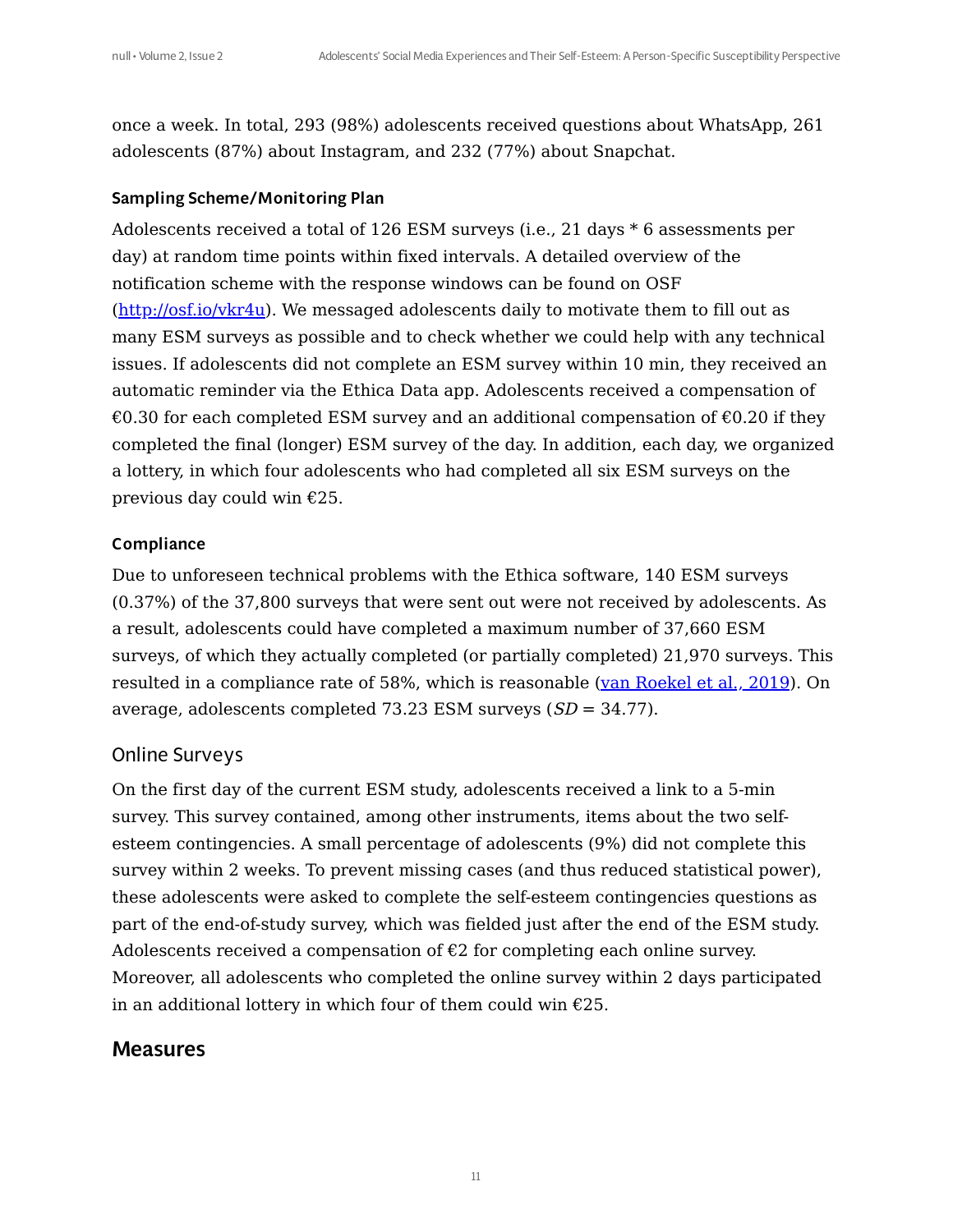## Self-Esteem (ESM)

Based on research that established the validity of single-item measures of self-esteem (e.g., Robins et al., 2001), we measured adolescents' self-esteem by asking participants "How satisfied about yourself do you feel right now?." Adolescents answered on a 7 point scale, ranging from 0 (not at all) to 6 (completely), with 3 (<sup>a</sup> little) as the midpoint. Adolescents' self-esteem level was inferred from the latent mean of all 126 self-esteem observations. Self-esteem instability was computed by calculating the intraindividual standard deviation of self-esteem across all ESM assessments (cf., [Meier](#page-31-1) et al., 2011).

#### Time Spent on SM (ESM)

We asked adolescents how much time in the past hour they had spent with the three most popular platforms in this age group: WhatsApp, Instagram, and Snapchat. Response options ranged from 0 min to 60 min, with 1-min intervals. Adolescents' time scores for each of the three platforms were summed. In 2.7% of the observations, the estimated time exceeded 60 min. In accordance with our preregistration, these observations were recoded to 60 min.

#### Valence of Experiences While Using SM (ESM)

Estimating the valence of social media experiences among middle adolescents is a challenge because middle adolescents often have a hard time understanding certain terms that are commonly used in scales designed for older adolescents or adults. Based on pilot interviews, we learned that a positive experience is an experience they like. If adolescents indicated that they had spent at least 1 min using WhatsApp, Instagram, or Snapchat in the past hour, we asked them: "How much did you like your experience on social media in the past hour?." Response options ranged from 0 (not at all) to 6 (very much), with 3 (a little) as the midpoint.

#### Peer Approval and Appearance Contingencies of Self-Esteem (Survey)

To measure the peer approval contingency, we presented adolescents with the following two statements: "I feel more satisfied about myself … (a) when others praise me and (b) when I get a lot of attention from others." To measure the appearance contingency, we used the following two statements: "I feel more satisfied about myself … (a) when I think I am looking good and (b) when I think I am attractive." Response options ranged from 0 (do not agree at all) to 4 (completely agree). Following the suggestion of the editor, we deviated from our preregistration and conducted a Confirmatory Factor Analysis rather than a Principal Component Analysis with two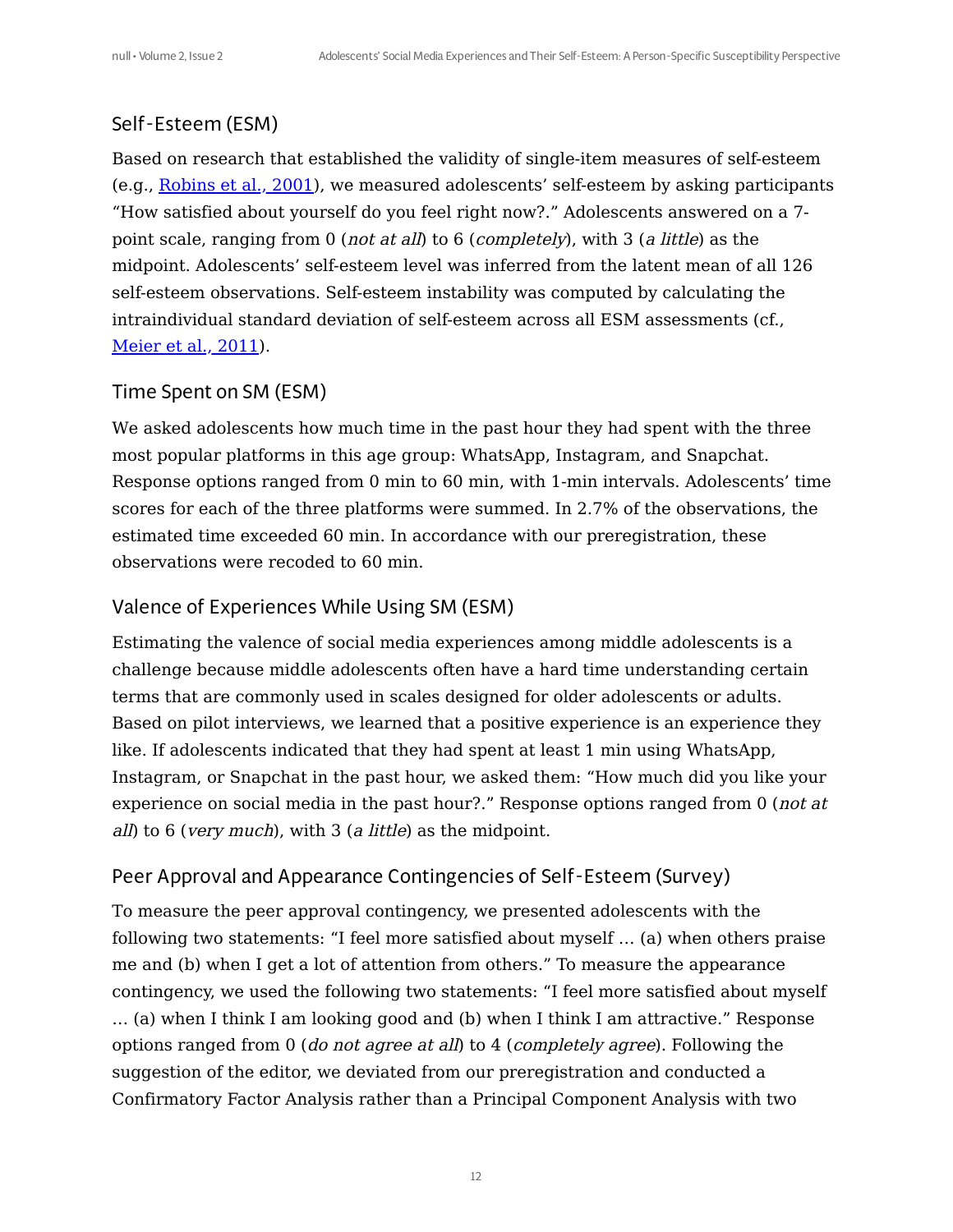fixed factors. The first factor represented the appearance items (Cronbach's  $\alpha = .82$ ; Spearman's rho = .70), the second factor represented the peer approval items (Cronbach's  $\alpha$  = .63; Spearman's rho = .40). The intercorrelation of the two subscales was  $r = .55$  ( $p < .001$ ). For loadings and fit indices, see OSF Supplemental 1 [\(https://osf.io/cn3xd/\)](https://osf.io/cn3xd/).

## Method of Analysis

We employed DSEM for intensive longitudinal data in Mplus Version 8.4 (Asparouhov et al., 2018). Following our preregistration [\(](#page-29-6)<https://osf.io/43m7t>[\)](#page-29-6) we estimated two separate two-level autoregressive lag-1 models, one for time spent on SM, and one for the valence of SM experiences. A detailed overview of the model specifications and overall model fits can be found in OSF Supplemental 2 (<https://osf.io/knsv6/>). At the within-person level (Level 1) of both models, we controlled for the autoregressive effect of self-esteem (i.e., self-esteem predicted by self-esteem at the previous measurement). In the first model, we included time spent on SM in the past hour as the time-varying covariate (no hypothesis, Model 1). In the second model, we included the valence of SM experiences in the past hour as the time-varying covariate (H4, Model 2). As suggested by **Adachi and [Willoughby](#page-31-6) (2015)**, we considered an effect size of β = .05 as the smallest effect size of interest for the within-person effects of time spent with SM and the valence of SM experiences on self-esteem.

<span id="page-12-0"></span>At the between-person level (Level 2), we examined correlations between the latent mean of self-esteem and the latent mean of time spent on SM (H1, Model 1) and the latent mean of the valence of SM experiences (H3, Model 2). In addition, we investigated heterogeneity in the within-person effects (i.e., random effects), by specifying the between-person variances around the within-person effects of time spent with SM on self-esteem (H2, Model 1) and the valence of SM experiences on selfesteem (H5, Model 2). Finally, we investigated how each of the five moderators (i.e., gender, self-esteem level, self-esteem instability, and the two self-esteem contingencies) were associated with the person-specific within-person effects (variance around Beta) of time spent with SM (RQ1a, RQ2a, RQ3a; Model 1) and the valence of SM experiences on self-esteem (RQ1b, RQ2b, RQ3b; Model 2).

## **Results**

#### Descriptives and Correlations

[Table](#page-13-0) 1 presents the number of observations, range, means, standard deviations, within-person, and between-person correlations of all variables in the study. As the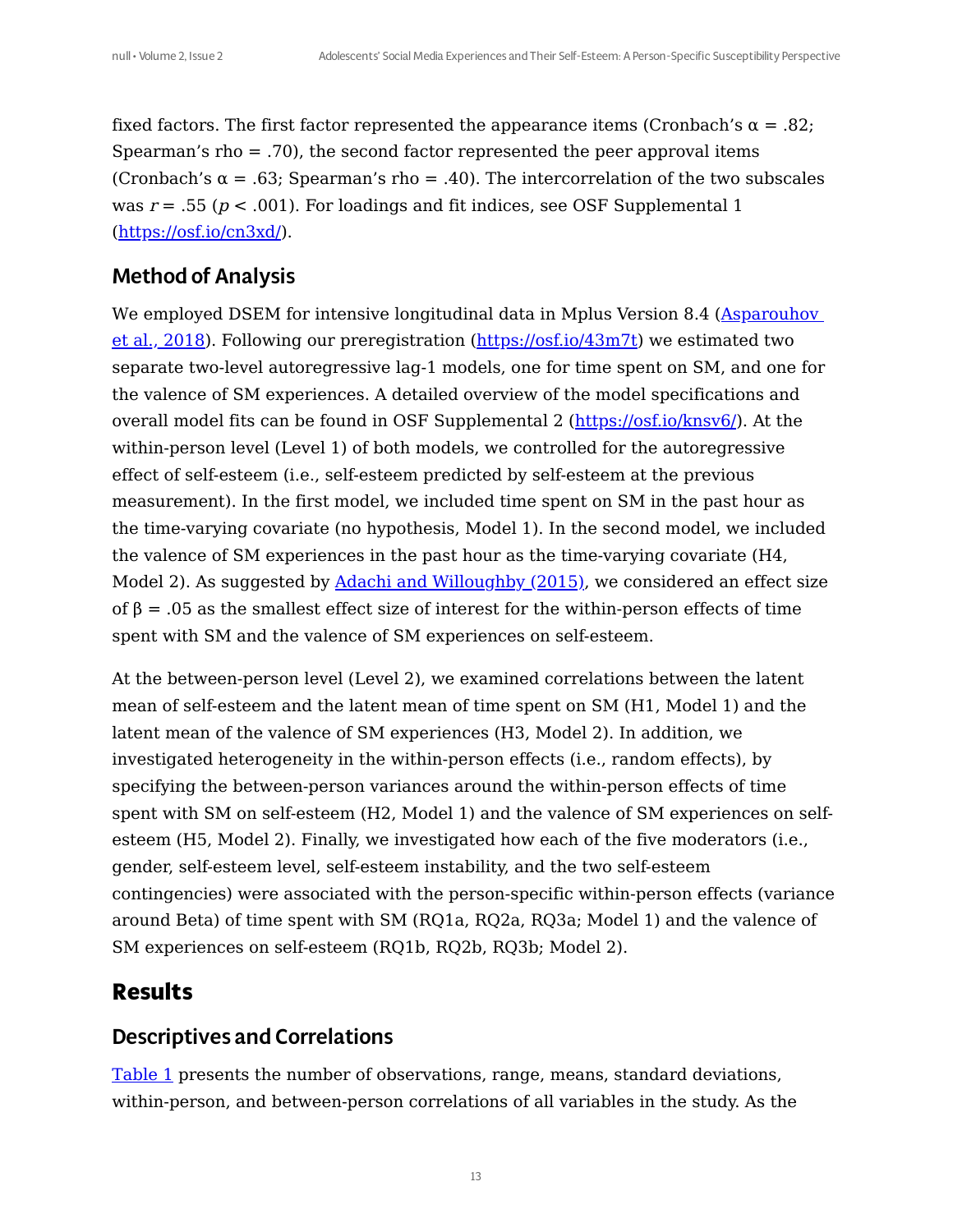# Table shows, we replicated the high average level of self-esteem of adolescents that was found by [Valkenburg,](#page-28-4) Beyens, et al., 2021a. Adolescents spent on average almost 15 min using SM in the hour before each observation. Furthermore, their experiences with SM across the 3 weeks were more positive than negative  $(M = 3.77, SD = 1.22,$ range = 0–6). Across 15,708 ESM observations of the valence of SM experiences, 55% of adolescents' experiences were positive  $(\geq 4)$ , whereas 18% of their experiences were negative (≤2). The remaining 27% of the experiences were scored on the midpoint of the scale (3). Finally (not reported in [Table](#page-13-0) 1), the intraclass correlations (ICCs) were .53 for self-esteem, .51 for time spent with SM, and .50 for the valence of SM experiences.

#### <span id="page-13-0"></span>Table 1

Descriptives, Within-Person, and Between-Person Correlations Between Study Variables

|                                                                          | <b>Descriptives<sup>a</sup></b> |            |                  | Correlations <sup>b</sup> |              |                |                |                |            |          |
|--------------------------------------------------------------------------|---------------------------------|------------|------------------|---------------------------|--------------|----------------|----------------|----------------|------------|----------|
| Study<br>variable                                                        | Obs                             | Range      | $\boldsymbol{M}$ | $\cal SD$                 | $\mathbf{1}$ | $\overline{2}$ | $\overline{3}$ | $\overline{4}$ | $\sqrt{5}$ | $\,6\,$  |
| 1. Self-<br>esteem                                                       | 21,906                          | $0 - 6$    | 4.16             | 1.06                      |              | $-.02***$      | $.18***$       |                |            |          |
| 2. T-SM                                                                  | 21,858                          | $0 - 60$   | 14.79            | 11.98                     | $-.14*$      |                | .01            |                |            |          |
| 3. V-SM                                                                  | 15,708                          | $0-6$      | 3.77             | 1.22                      | $.55***$     | $-.16**$       |                |                |            |          |
| 4.<br>Gender<br>$(0 =$<br>boys)                                          | 299                             | $0 - 1$    | 0.58             | 0.49                      | $-.06$       | $.10\,$        | $.21***$       |                |            |          |
| 5. Self-<br>$\quad$ esteem<br>$\operatorname{instabilit}$<br>$\mathbf y$ | 300                             | $0 - 2.74$ | 0.90             | 0.45                      | $-.27***$    | .07            | $-.33***$      | $-.06$         |            |          |
| 6. SEC-<br>Approva<br>$\mathbf{l}$                                       | 287                             | $0 - 4$    | 2.49             | 0.95                      | $.19***$     | .09            | $.11\,$        | .09            | $.04\,$    |          |
| 7. SEC-<br>Appeara<br>nce                                                | 287                             | $0 - 4$    | 2.15             | 1.10                      | .04          | $.13*$         | .06            | $.23***$       | $-.01$     | $.55***$ |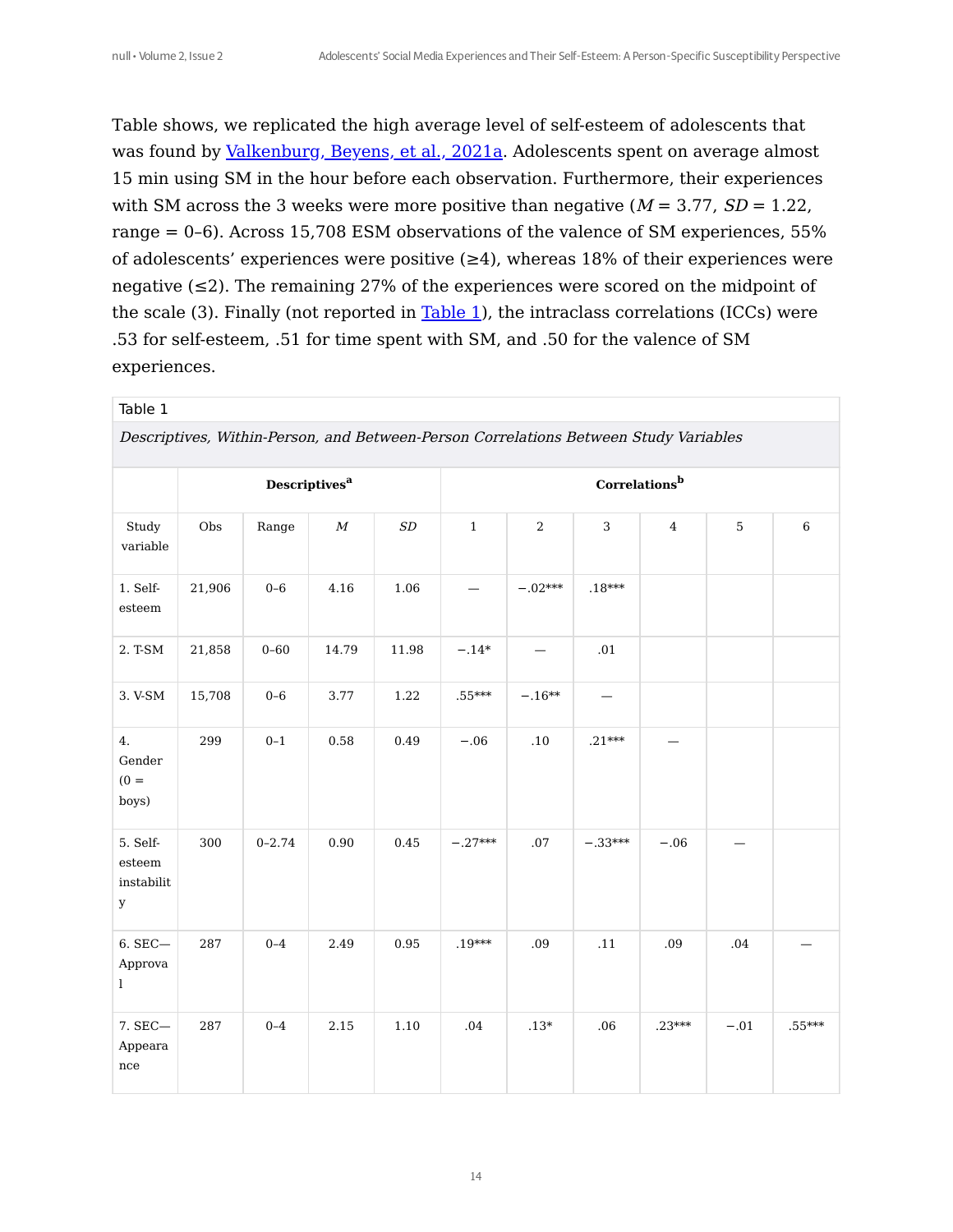$Note. Obs = total number of observations; T-SM = time spent on social media; V-SM = valence of social media$ experiences; SEC = self-esteem contingency.

<sup>a</sup> Means of self-esteem, time spent on SM, and valence of SM experiences represent the average of the person-mean scores.

<sup>b</sup> Within-person correlations are presented above and between-person correlations below the diagonal.

 $*$  p  $\leq$  .05. \*\* p  $\leq$  .01. \*\*\* p  $\leq$  .001.

## Investigating Hypotheses and Research Questions for Time Spent With SM

The outcomes of the model analyzing the effects of time spent with SM on self-esteem are included in [Table](#page-14-0) 2. In support of our first hypothesis (H1) and consistent with [Valkenburg,](#page-28-4) Beyens, et al., 2021a, we found that, overall, adolescents who spent more time on social media had lower levels of self-esteem than adolescents who spent less time on social media (i.e., negative between-person association;  $\beta = -0.14$ ;  $p = 0.01$ ). The overall within-person effect of time spent with SM on self-esteem while controlling for self-esteem at the previous assessment was nonsignificant (β =  $-.01$ ; p = .08). However, in support of our second hypothesis (H2), we did find significant heterogeneity in this overall within-person effect (random effect =  $0.012$ ,  $p = .000$ ), with  $N = 1$  effect sizes of time spent with SM on self-esteem ranging from  $\beta = -.31$  to  $\beta$  = +.27 across adolescents. When expressed in percentages, 56% of adolescents experienced no to very small effects of time spent with SM on self-esteem  $(-.05 < β <$ .05), whereas 27% experienced negative effects (β  $\leq$  .05), and 18% positive effects (β  $\geq$  0.05). These effect sizes are visualized in the bottom left histogram in [Figure](#page-17-0) 1.

<span id="page-14-0"></span>

| Table 2                                                                                                   |                  |         |                  |                 |  |  |  |  |
|-----------------------------------------------------------------------------------------------------------|------------------|---------|------------------|-----------------|--|--|--|--|
| Main Outcomes Dynamic Structural Equation Modeling Model of Time Spent on Social Media and<br>Self-Esteem |                  |         |                  |                 |  |  |  |  |
| <b>Fixed effects and</b><br>associations                                                                  | $\boldsymbol{b}$ | β       | $\boldsymbol{p}$ | 95% CI          |  |  |  |  |
| Fixed effects                                                                                             |                  |         |                  |                 |  |  |  |  |
| Within-person effects                                                                                     |                  |         |                  |                 |  |  |  |  |
| $T-SM \rightarrow S-E$ (Beta)                                                                             | $-.013$          | $-.013$ | .081             | $[-.030, .004]$ |  |  |  |  |
| S-E $(t-1) \rightarrow$ S-E<br>(t, Phi)                                                                   | .195             | .195    | .000             | [.170, .219]    |  |  |  |  |
| Between-person associations                                                                               |                  |         |                  |                 |  |  |  |  |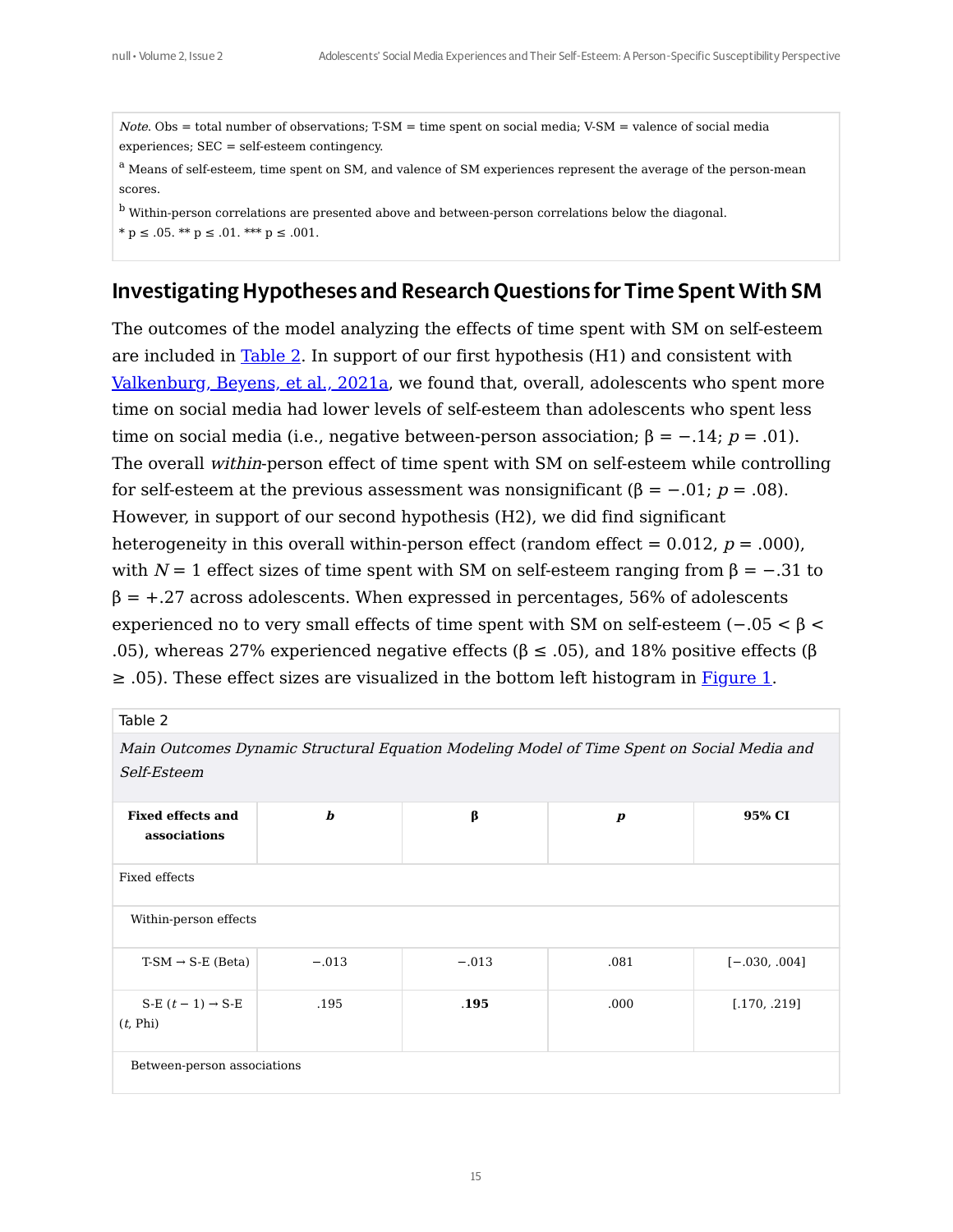| T-SM and S-E<br>(H1)                             | $-.180$    | $-.141$ | $.011\,$         | $[-.256, -.023]$            |  |  |  |
|--------------------------------------------------|------------|---------|------------------|-----------------------------|--|--|--|
| Beta and gender<br>$(0 = boys, RQ1a)$            | .002       | $-.057$ | .166             | $[-.175, .057]$             |  |  |  |
| Beta and S-E level<br>(RQ2a)                     | $-.027$    | $-.232$ | .006             | $[-.412, -.051]$            |  |  |  |
| Beta and S-E<br>instability (RQ2a)               | $-.012$    | $-.248$ | .007             | $[-.425, -.050]$            |  |  |  |
| Beta and SEC:<br>Approval (RQ3a)                 | $-.009$    | $-.086$ | .161             | $[-.256, .087]$             |  |  |  |
| Beta and SEC:<br>Appearance (RQ3a)               | .006       | .046    | .303             | $[-.138, .230]$             |  |  |  |
| <b>Random effects and</b><br>variances           | $\sigma^2$ |         | $\boldsymbol{p}$ | 95% CI                      |  |  |  |
| Random effects                                   |            |         |                  |                             |  |  |  |
| Random slopes                                    |            |         |                  |                             |  |  |  |
| $T-SM \rightarrow S-E$ (H2,<br>Beta)             | 0.012      |         | $.000$           | $[.008, .018]$ <sup>a</sup> |  |  |  |
| S-E $(t-1)$ $\rightarrow$ S-E<br>$(t,$ Phi) $\,$ | 0.063      |         | .000             | [.050, .079]                |  |  |  |
| Variances predictor and outcome                  |            |         |                  |                             |  |  |  |
| T-SM (within-<br>person)                         | 1.283      |         | .000             | [1.259, 1.307]              |  |  |  |
| T-SM (between-<br>person)                        | 1.412      |         | $.000$           | [1.196, 1.682]              |  |  |  |
| S-E (within-<br>person, residual)                | 0.840      |         | .000             | $[.823, .857]$              |  |  |  |
| S-E (between-<br>person)                         | 1.159      |         | $.000$           | [.986, 1.389]               |  |  |  |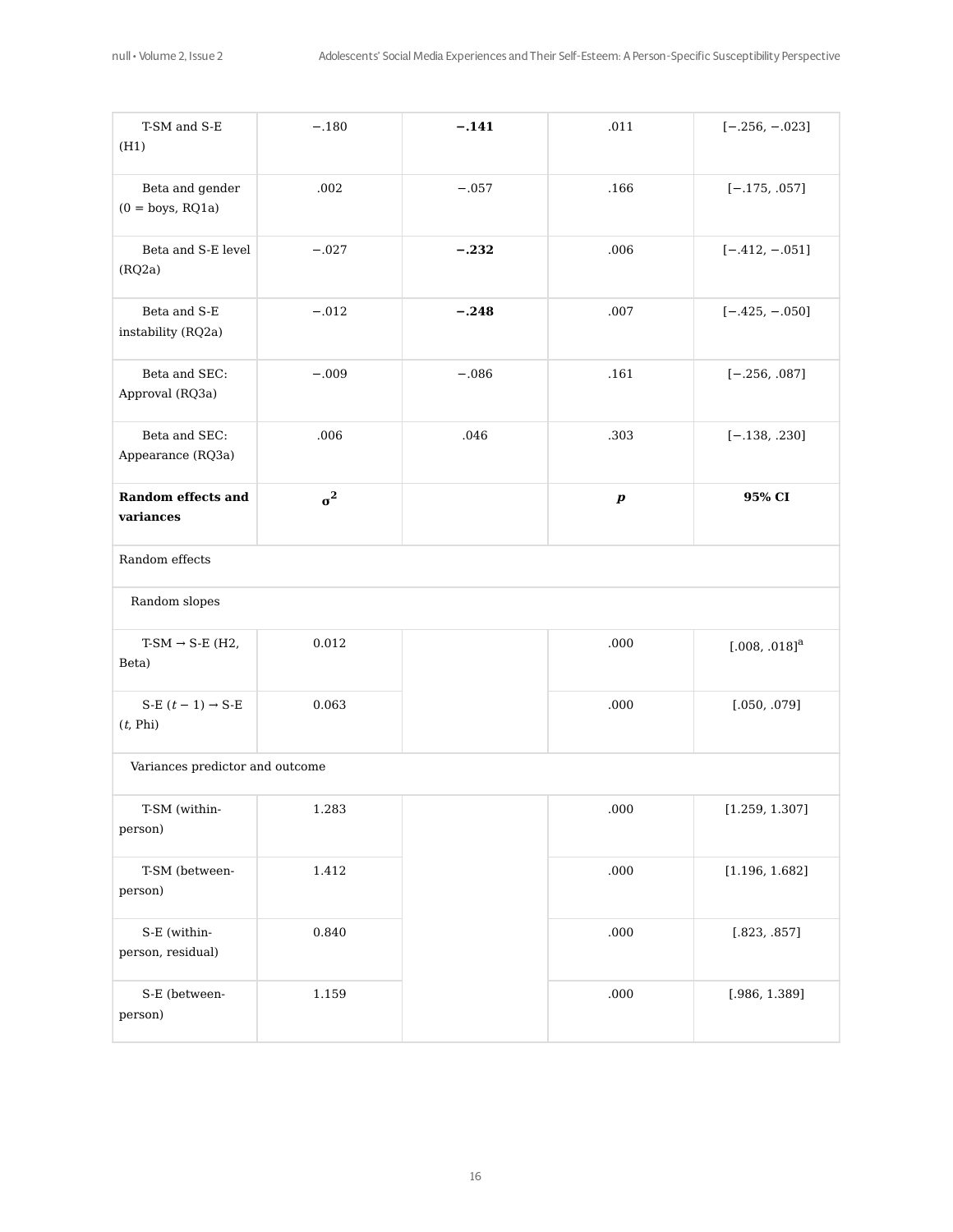Note. bs are unstandardized. Betas (βs) are standardized using the STDYX Standardization in Mplus. p values are onetailed Bayesian p values (McNeish & Hamaker, 2020). Significant fixed effects are depicted in bold. DSEM = dynamic structural equation modeling; T-SM = time spent on social media; SE = self-esteem; SEC = self-esteem contingency; RQ  $=$  research question;  ${\cal H}$   $=$  hypothesis.

 $^{\rm a}$  The 95% Credible Interval of the variance around the effect of T-SM on S-E (Beta) indicates that the within-person effect of T-SM on S-E differed among participants.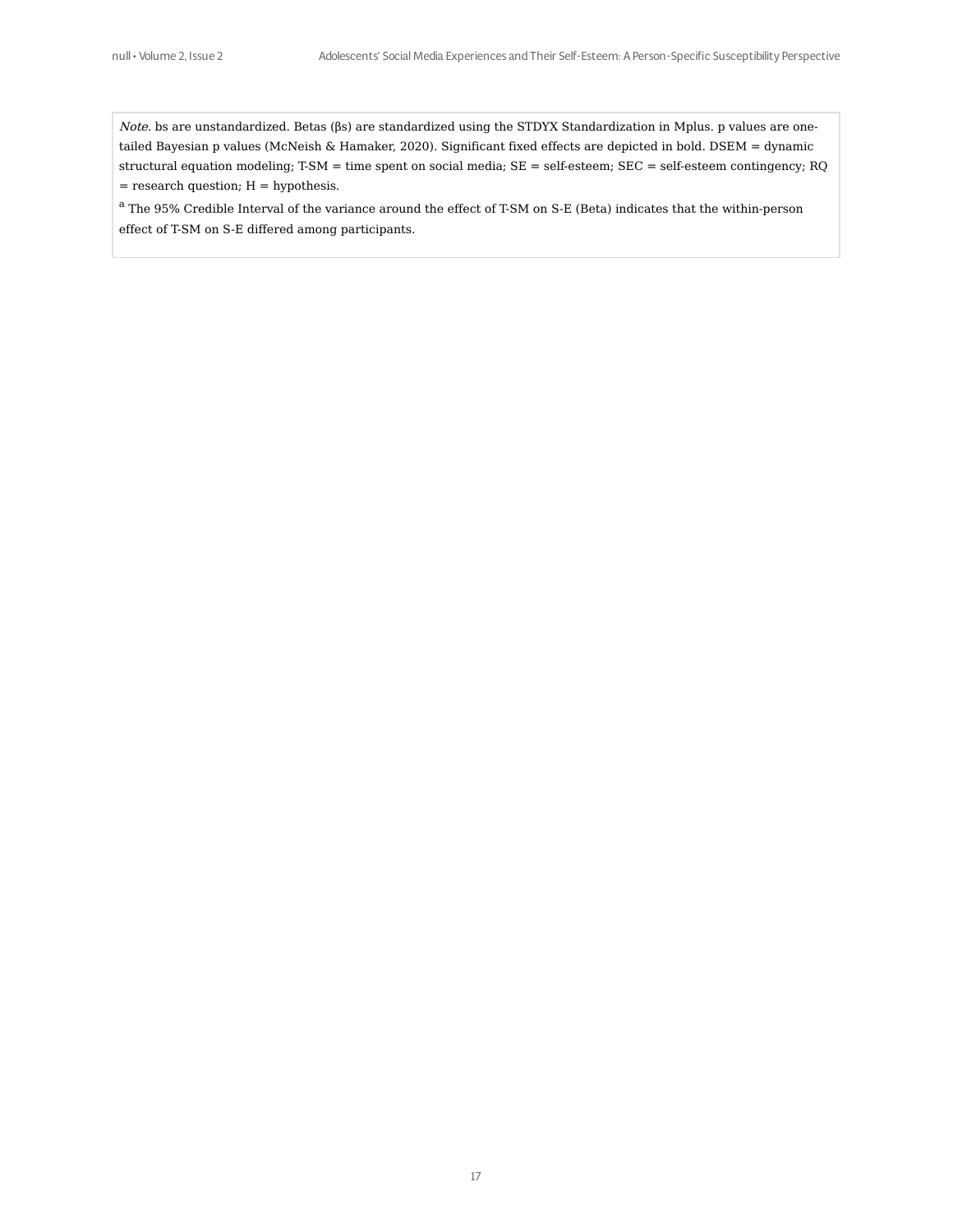<span id="page-17-0"></span>

The Ranges of the Person-Specific Effects of Time Spent With Social Media (SM) on Self-Esteem for All Adolescents, and for Those With Low, Average, and High Self-Esteem Level and Self-Esteem Instability

Note. The x-axis represents the person-specific effect sizes of time spent with SM on self-esteem (Betas), which ranged from  $\beta = -.307$  to  $\beta = +.266$  across all 300 adolescents (see bottom left plot). The upper three plots show the person-specific effects of time spent with SM on self-esteem for adolescents with low (<1SD of the mean), average (within 1*SD* of the mean), and high ( $>15D$  of the mean) selfesteem levels. Although all three upper plots show sizeable heterogeneity in effects within each subgroup, adolescents with a low self-esteem level tended to experience more positive effects of time spent with SM on self-esteem, whereas adolescents with average or high levels of self-esteem tended to experience more negative within-person effects. The lower three right plots show the personspecific effects of time spent with SM on self-esteem for adolescents with low, average, and high self-esteem instability. Although these plots also show sizeable heterogeneity within these subgroups, adolescents with high self-esteem instability tended to experience more negative effects of time spent using SM on self-esteem, whereas adolescents with average or low self-esteem instability tended to experience more positive effects.

Finally, we examined whether the strength and direction of the person-specific withinperson effects of time spent with SM on self-esteem (i.e., Beta) depended on gender (RQ1a), self-esteem level, self-esteem instability (RQ2a), and the peer approval and physical appearance self-esteem contingencies (RQ3a). We found evidence for a moderator effect of self-esteem level (β = -.23, p = .01) and self-esteem instability (β  $= -0.25$ ,  $p = 0.01$ ), but not of gender and the two self-esteem contingencies. The two significant moderator effects indicated that, compared to their peers, adolescents with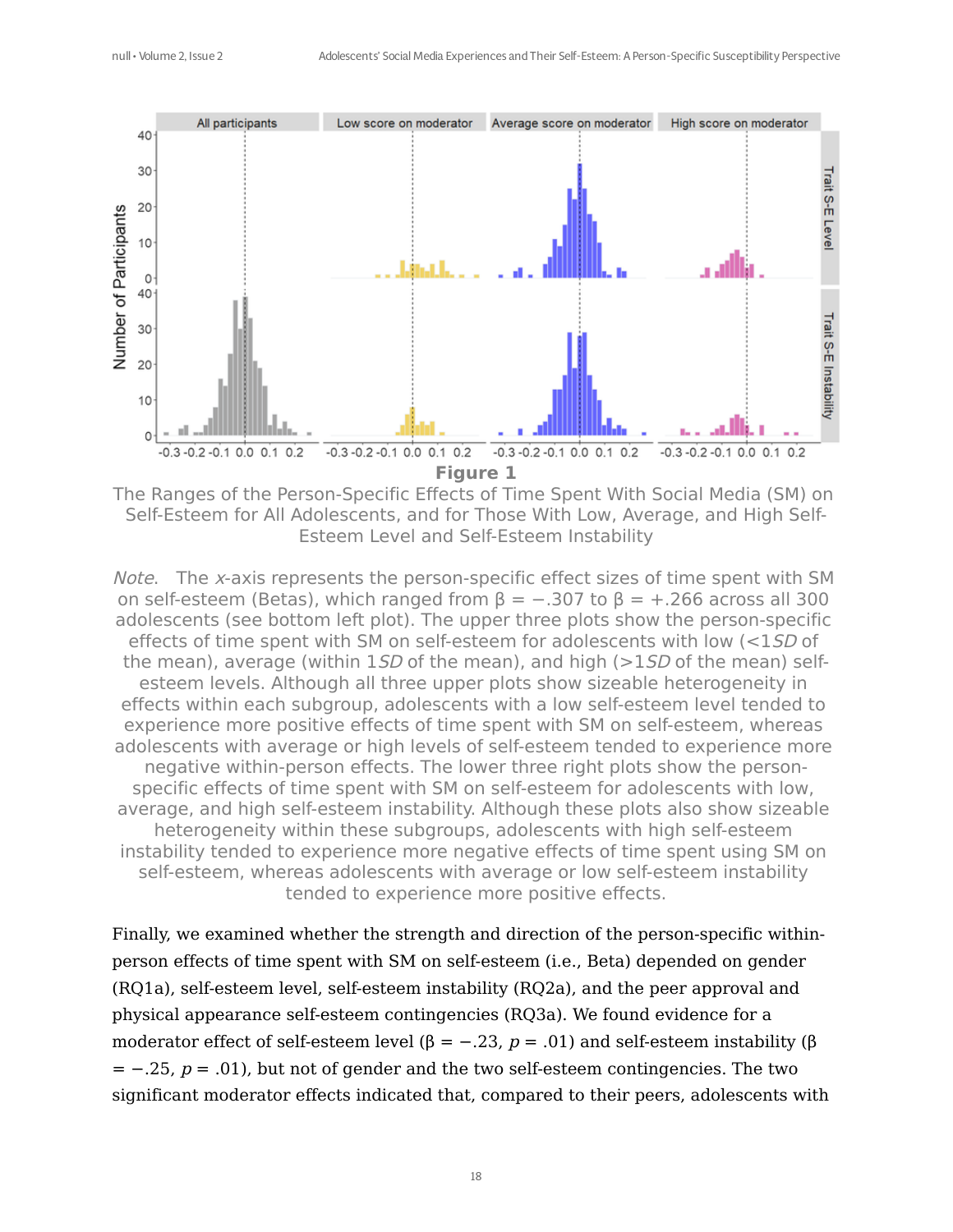a lower self-esteem level (see top left histogram in  $Figure 1$  $Figure 1$ ) and a lower self-esteem instability (see bottom second left histogram in **[Figure](#page-17-0) 1**) experienced *increases* in selfesteem after spending more time with SM. Conversely, more adolescents with a higher self-esteem level (see top right histogram in  $Figure 1$  $Figure 1$ ) and a higher self-esteem instability (see bottom right histogram [Figure](#page-17-0) 1) experienced decreases in self-esteem after spending more time with SM.

# Investigating Hypotheses and Research Questions forthe Valence of SM Experiences

The outcomes of the model analyzing the effects of the valence of SM experiences on self-esteem are presented in [Table](#page-18-0) 3. In support of our third hypothesis (H3), we found that, overall, adolescents who had more positive SM experiences (i.e., valence) had higher levels of self-esteem than adolescents with less positive SM experiences (i.e., positive between-person association;  $β = .57$ ;  $p = .000$ ). In support of our fourth hypothesis (H4), we also found a significant positive overall within-person effect of the valence of SM experiences on self-esteem (β = .15;  $p = .000$ ). This finding indicates that adolescents' self-esteem increased (compared to their average self-esteem level) when their SM experiences in the previous hour were more positive. And finally, in support of our H5, we found significant heterogeneity in this within-person effect (random effect =  $0.032$ ,  $p = .000$ ). The person-specific effects of the valence of SM experiences on self-esteem ranged from  $\beta = -.45$  to  $\beta = +.59$ . Expressed in percentages, 78% of adolescents experienced a positive effect of the valence of SM experiences on self-esteem ( $\beta \geq .05$ ), while 19% experienced no to a very small effect (−.05 < β < .05), and 3% a negative effect (β ≤ .05). The range of these person-specific effect sizes is visualized in the bottom left-hand histogram in [Figure](#page-21-0) 2.

<span id="page-18-0"></span>

| . . |  |  |  |  |
|-----|--|--|--|--|
|-----|--|--|--|--|

Main Outcomes Dynamic Structural Equation Modeling Model of the Valence of Social Media Experiennces and Self-Esteem

| <b>Fixed effects and</b><br>associations        | $\bm{b}$ | β    | $\boldsymbol{p}$ | 95% CI       |  |  |  |  |
|-------------------------------------------------|----------|------|------------------|--------------|--|--|--|--|
| Fixed effects                                   |          |      |                  |              |  |  |  |  |
| Within-person effects                           |          |      |                  |              |  |  |  |  |
| $V-SM \rightarrow S-E$ (Beta,<br>H <sub>4</sub> | 0.131    | .151 | .000             | [.125, .172] |  |  |  |  |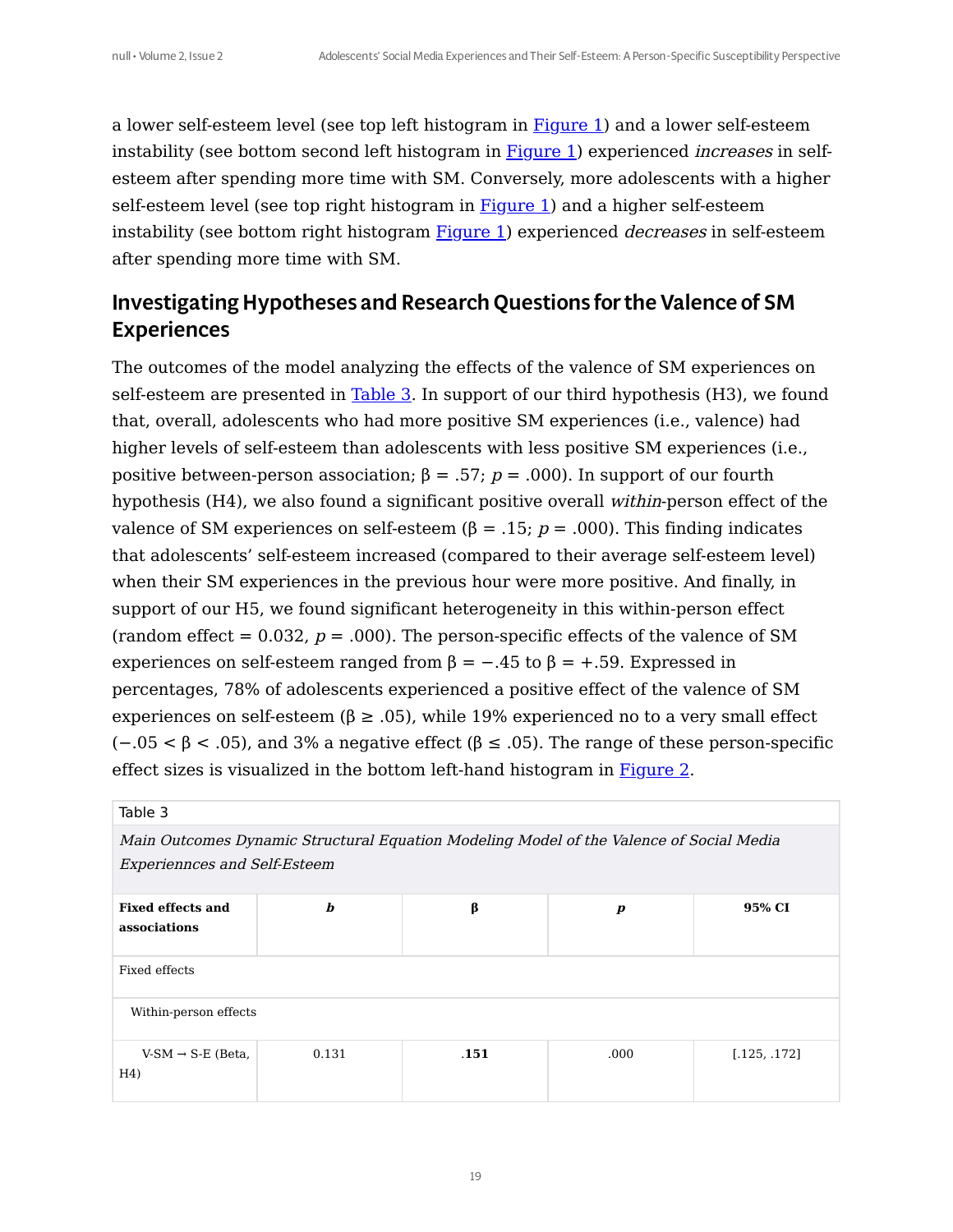| S-E $(t-1) \rightarrow S$ -E<br>(t, Phi)  | 0.185      | .189 | .000             | [.161, .219]                |  |  |  |  |
|-------------------------------------------|------------|------|------------------|-----------------------------|--|--|--|--|
| Between-person associations               |            |      |                  |                             |  |  |  |  |
| V-SM and S-E<br>(H3)                      | 0.764      | .569 | .000             | $[.510, .673]$              |  |  |  |  |
| Beta and gender<br>$(0 = boys; RQ1b)$     | 0.007      | .082 | .138             | $[-.068, .231]$             |  |  |  |  |
| Beta and S-E level<br>(RQ2b)              | 0.014      | .075 | .188             | $[-.087, .233]$             |  |  |  |  |
| Beta and S-E<br>instability (RQ2b)        | 0.029      | .349 | .000             | [.191, .493]                |  |  |  |  |
| Beta and SEC:<br>Approval (RQ3b)          | 0.035      | .202 | .006             | [.051, .346]                |  |  |  |  |
| Beta and SEC:<br>Appearance (RQ3b)        | 0.017      | .086 | .131             | $[-.067, .238]$             |  |  |  |  |
|                                           |            |      |                  |                             |  |  |  |  |
| Random effects and<br>variances           | $\sigma^2$ |      | $\boldsymbol{p}$ | 95% CI                      |  |  |  |  |
| Random effects                            |            |      |                  |                             |  |  |  |  |
| Random slopes                             |            |      |                  |                             |  |  |  |  |
| V-SM $\rightarrow$ S-E (H5,<br>Beta)      | 0.032      |      | .000             | $[.024, .042]$ <sup>a</sup> |  |  |  |  |
| S-E $(t-1)$ $\rightarrow$ S-E<br>(t, Phi) | 0.088      |      | .000             | [.070, .109]                |  |  |  |  |
| Variances predictor and outcome           |            |      |                  |                             |  |  |  |  |
| V-SM (within-<br>person)                  | 1.430      |      | $.000$           | [1.398, 1.462]              |  |  |  |  |
| V-SM (between-<br>person)                 | 1.499      |      | .000             | [1.274, 1.784]              |  |  |  |  |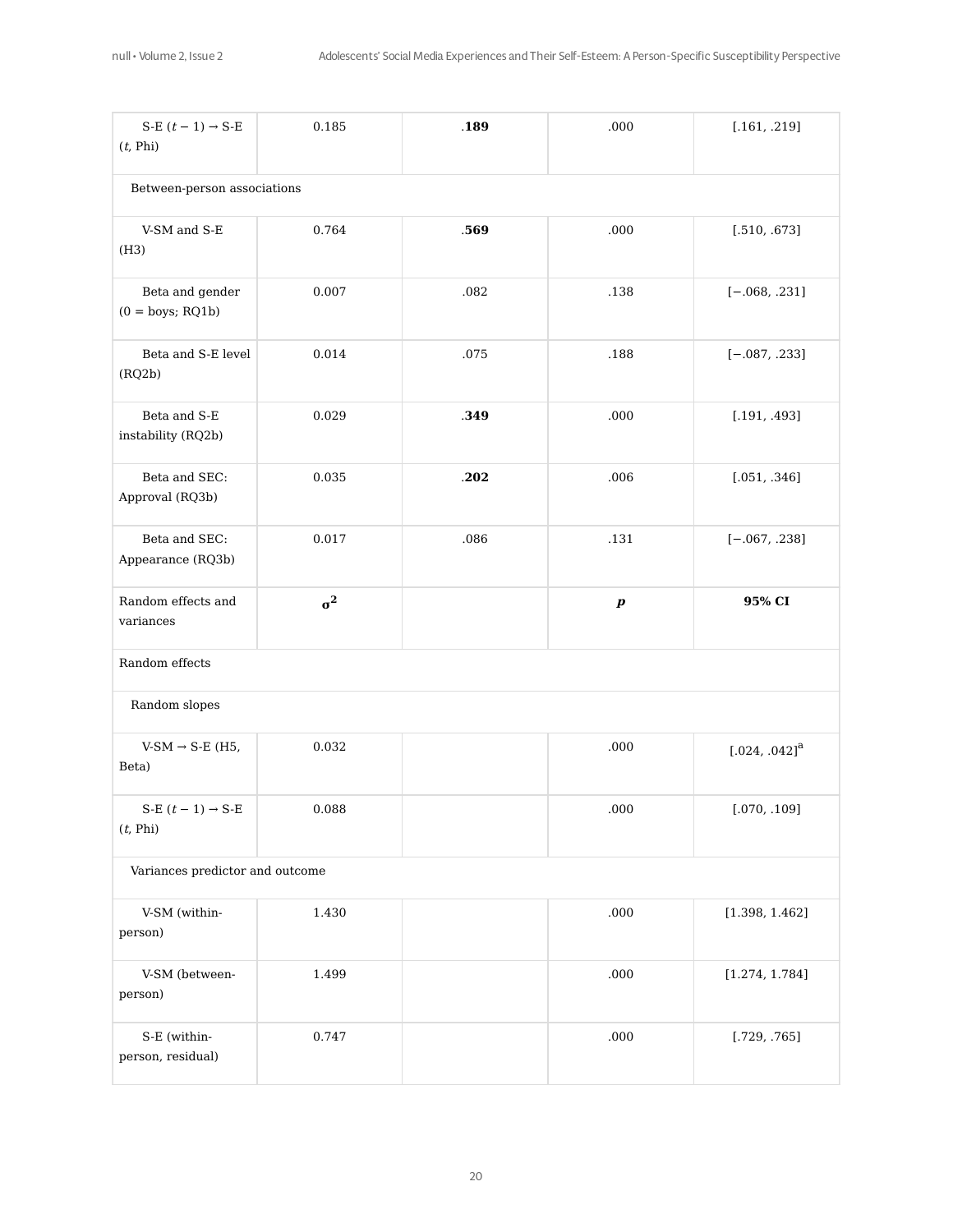| S-E (between- | 1.102 | .000 | [.933, 1.311] |
|---------------|-------|------|---------------|
| person)       |       |      |               |
|               |       |      |               |

Note. bs are unstandardized. Betas (βs) are standardized using the STDYX Standardization in Mplus. p values are onetailed Bayesian p values (McNeish & Hamaker, 2020). Significant fixed effects are depicted in bold. The analyses were based on a subset of 15,708 observations on which adolescents spent time on Instagram, WhatsApp, or Snapchat. DSEM = dynamic structural equation modeling; V-SM = valence of social media experiences; S-E = self-esteem; SEC = selfesteem contingency;  $RQ$  = research question;  $H =$  hypothesis.

a The 95% Credible Interval of the variance around the effect of V-SM on S-E (Beta) indicates that the within-person effect of V-SM on S-E differed among participants.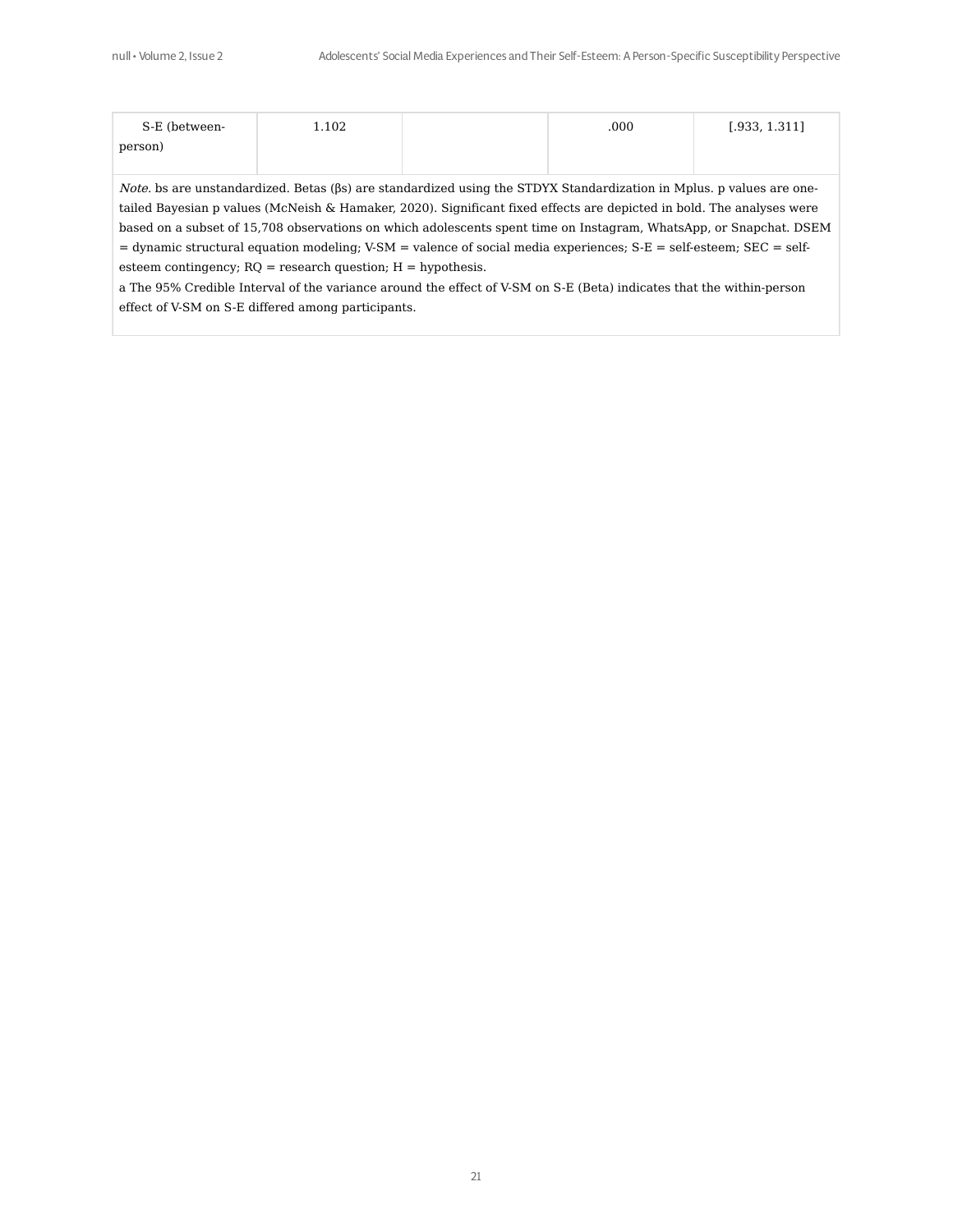<span id="page-21-0"></span>

The Ranges of the Person-Specific Effects of the Valence of Social Media (SM) Experiences on Self-Esteem for All Adolescents, and for Those With Low, Average, and High Peer Approval Contingency and Self-Esteem Instability

Note. The x-axis represents the person-specific effect sizes of the valence of SM experiences on self-esteem (Betas), which ranged from  $\beta = -.453$  to  $\beta = +.588$ across all 300 adolescents (see bottom left plot). The upper three plots show the person-specific effects of the valence of SM experiences on self-esteem for adolescents with low  $\left($  <1*SD* of the mean), average (within 1*SD* of the mean), and high peer approval contingency  $(>15D)$  of the mean). Although these three plots all show a strong tendency toward positive effects of the valence of their SM experiences, adolescents with a high peer approval contingency tended to experience even stronger positive effects of the valence of their SM experiences on self-esteem than adolescents with average and low levels of peer approval contingency. The three bottom right histograms show the person-specific effects of the valence of SM experiences for adolescents with low, average, and high selfesteem instability. Although all these three plots show trends toward positive effects, adolescents with high self-esteem instability tended to experience even stronger positive effects of positive SM experiences on self-esteem than adolescents in the low and average groups.

Finally, we examined whether the strength and direction of the person-specific withinperson effects of the valence of SM experiences on self-esteem (i.e., Beta) depended on gender (RQ1b), self-esteem level, self-esteem instability (RQ2b), and the peer approval and physical appearance self-esteem contingencies (RQ3b). We found evidence for moderator effects of self-esteem instability ( $\beta$  = .35,  $p$  = .00) and the peer approval contingency (β = .20,  $p = .006$ ), but not of gender, self-esteem level, and the physical appearance contingency. The two significant moderator effects indicated that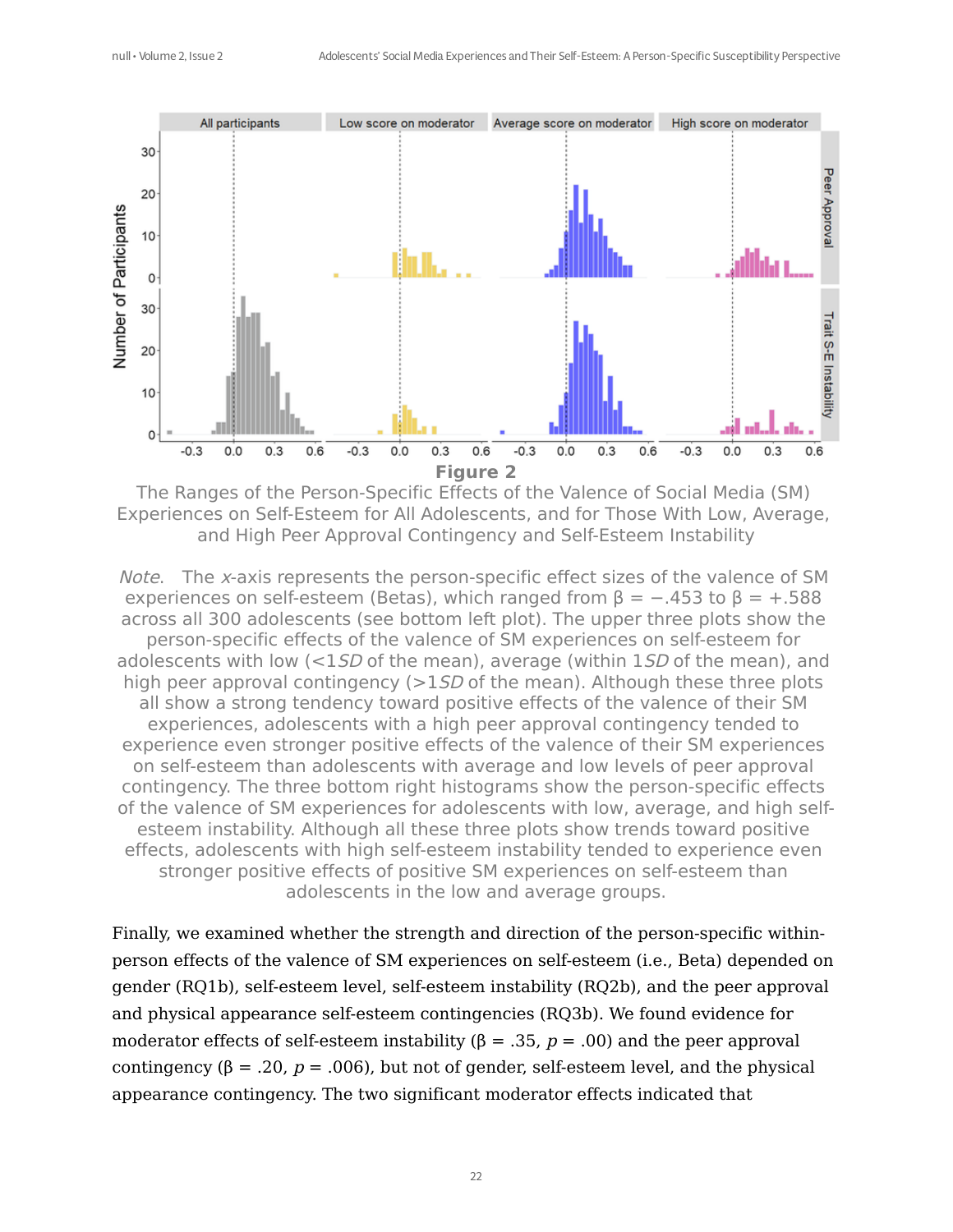adolescents with a higher self-esteem instability (see bottom right histogram in Figure 2), as well as adolescents with a higher peer approval [contingency](#page-21-0) (see top right histogram in **[Figure](#page-21-0) 2**) experienced stronger increases in self-esteem due to positive SM experiences than adolescents with a lower self-esteem instability (see top left histogram in [Figure](#page-21-0) 2) and a lower peer approval contingency (see bottom second left histogram [Figure](#page-21-0) 2).

## **Exploratory and Sensitivity Analyses**

As preregistered, we conducted a validation check to examine whether findings were robust against outliers and potential untrustworthy answer patterns, which they were (for results, see OSF Supplemental 3, <https://osf.io/u7deq/>). We also conducted analyses with time spent using SM and the valence of SM experiences included as predictors in the same model (instead of in two separate models). This model seemed to be too complex because even after 50,000 iterations it did not converge (see OSF Supplemental 4, [https://osf.io/t35hd/\)](https://osf.io/t35hd/). Finally, because the null effects for the moderator gender were consistent with the results of earlier studies, we investigated to what extent the person-specific effects of time spent with SM and the valence of SM experiences on self-esteem differed within each of the two gender groups. As the histograms show (see OSF Supplemental 5, [https://osf.io/uyxrw/\)](https://osf.io/uyxrw/), the ranges of the person-specific effect sizes were highly comparable among boys and girls. Finally, following a suggestion of one of the reviewers, we investigated whether the effects of time spent on SM and the valence of SM experiences on self-esteem were moderated by adolescents' educational level. Results showed no significant moderating effect of educational level for time spent on SM,  $\beta = -0.12$ , CI [ $-0.228$ ; .002], and the valence of SM experiences,  $β = .05$ , CI [ $-.105$ ; .204].

## **Discussion**

The first aim of this ESM study was to investigate and replicate the effect of time spent with SM on adolescents' self-esteem reported by [Valkenburg,](#page-28-4) Beyens, et al., 2021a), and to compare this effect with that of the valence of adolescents' SM experiences. Consistent with sociometer theory (Leary  $\&$  [Baumeister,](#page-29-0) 2000), our results revealed that the valence (the positivity and negativity) of adolescents' SM experiences was a more important predictor of surges and drops in self-esteem than time spent with SM.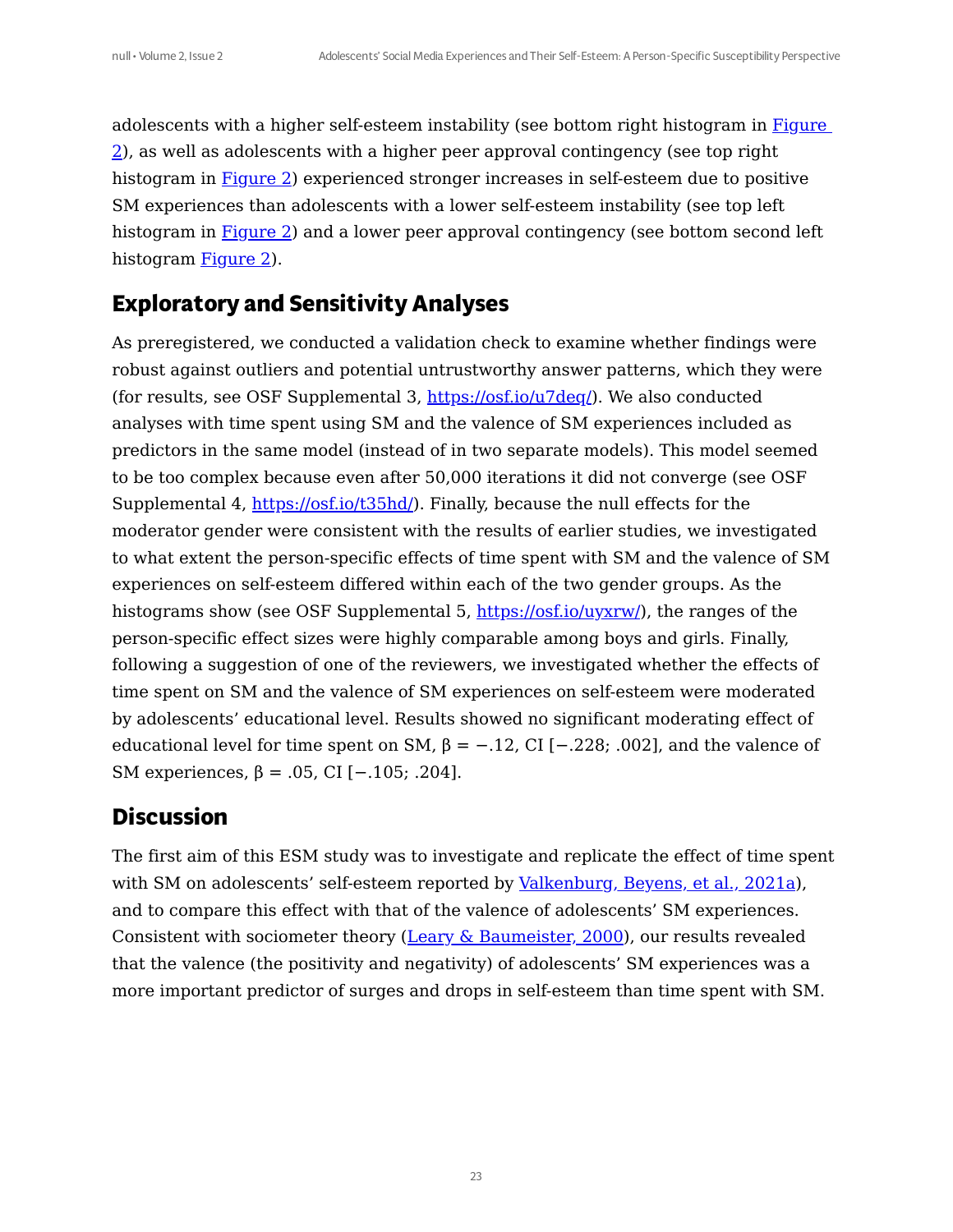# **Between-Person Associations of Social Media Use With Self-Esteem**

Consistent with H1 and earlier studies (e.g., Rodgers et al., 2020; Valkenburg, Beyens, et al., 2021a), we found a *negative* [between-person](#page-28-4) relation between time spent on SM and self-esteem  $(r = -.14)$ . But in support of H3, we found a strong *positive* betweenperson association of the valence of SM experiences with self-esteem  $(r = +.57)$ . These opposite relations align with the results of a [meta-analysis](#page-28-6) of Liu and Baumeister  $(2016)$ , which found that quantitative measures, such as time spent on SM, resulted in negative between-person relations with self-esteem, while more qualitative measures, such as interactions with friends on SM, yielded *positive* between-person relations with self-esteem. Our between-person associations suggest that adolescents with lower self-esteem levels than their peers spend more time on SM and have fewer positive experiences on SM.

# **Within-Person Associations of Social Media Use With Self-Esteem**

We also found sizeable differences in the predictive power of time spent on SM and the valence of SM experiences on self-esteem. While the overall within-person effect of time spent on SM was close to zero, which replicated the finding of Valkenburg, Beyens, et al., 2021a, the [within-person](#page-28-4) effect of the valence of SM experiences was positive. This latter effect meant that, consistent with sociometer theory (Leary  $\&$ Baumeister, 2000), adolescents' self-esteem surged after positive SM [experiences,](#page-29-0) whereas it dropped after negative SM experiences.

<span id="page-23-0"></span>However, these momentary ups and downs in self-esteem must be seen in light of the balance between positive and negative SM experiences among adolescents. Our results showed that 55% of all observed SM experiences were positively valenced, whereas 18% were negatively valenced, a result that is consistent with earlier studies reporting a sizeable positivity bias in SM interactions (e.g., [Primack](#page-30-3) et al., 2019; [Reinecke](#page-32-0) & Trepte, 2014; Waterloo et al., 2018). However, if adolescents' experiences were more positive than negative, they also experienced more ups than downs in selfesteem across the 3-week period. And this means, consequently and reassuringly, that the significant positive within-person effect of the valence of adolescents' SM experiences is more due to the ups in self-esteem after positive SM experiences than to the downs in self-esteem after negative SM experiences.

In support of H2 and H5, time spent with SM and the valence of SM experiences led to sizeable heterogeneity in person-specific effects across adolescents. In accordance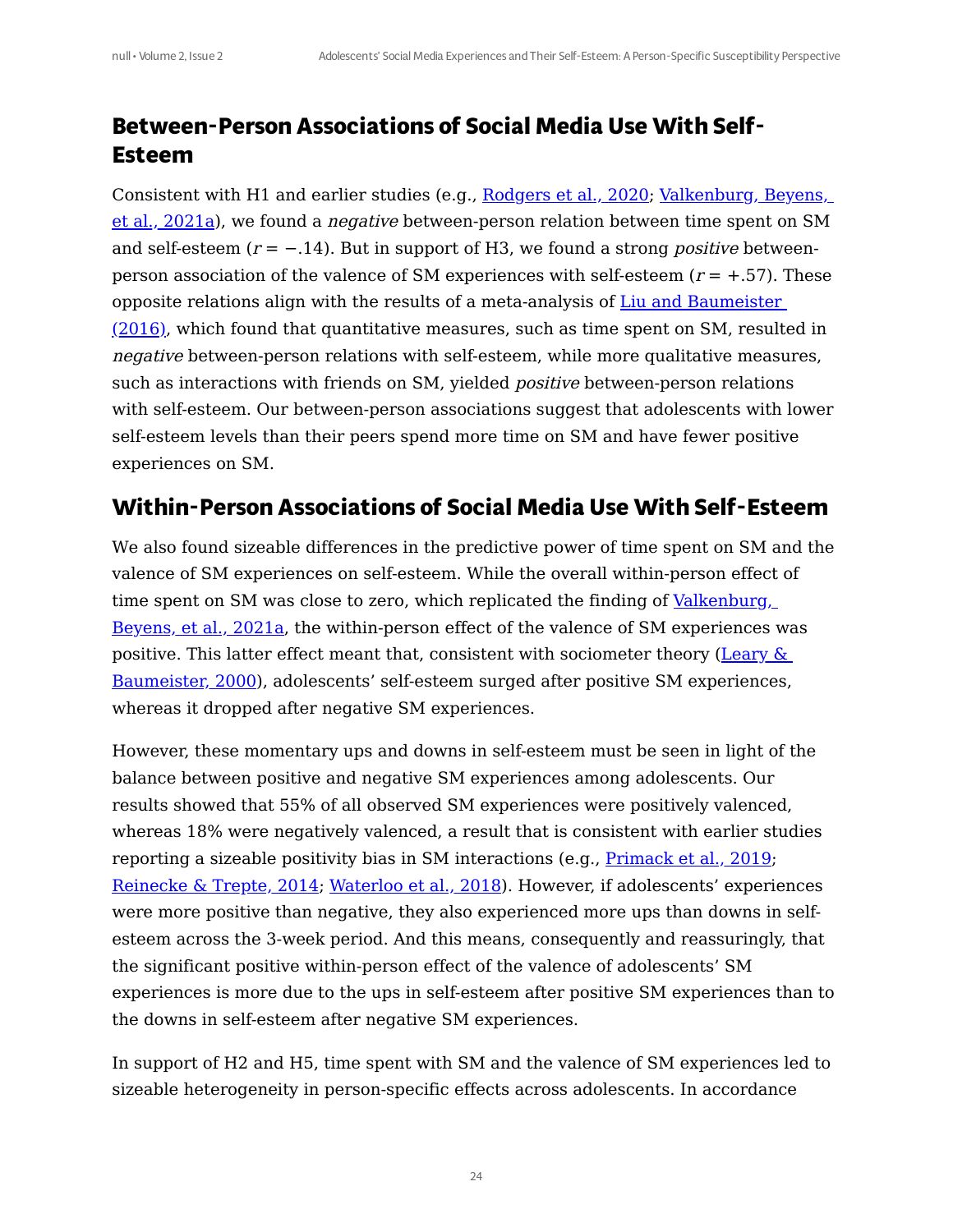with media effects theories ([Valkenburg](#page-30-2)  $&$  Peter, 2013) and self-esteem theories [\(Harter,](#page-29-3) 2012), adolescents differed substantially in their susceptibility to the effects of SM use on self-esteem. A comparison of  $Figure 1$  $Figure 1$  and  $Figure 2$  shows that the personspecific effects of time spent with SM on self-esteem centered around the overall within-person effect of  $\beta = .01$  (ranging from  $\beta = -.31$  to  $\beta = +.27$ ), whereas the person-specific effects of the valence of SM experiences on self-esteem concentrated at the right side of the histogram around the overall within-person effect of  $\beta = 0.15$ (ranging from  $\beta = -.45$  to  $\beta = +.59$ ).

## Explaining Person-Specific Effects of SMUse on Self-Esteem

The second aim of this study was to examine the moderating role of five moderators of the effects of SM use on self-esteem: gender, self-esteem level and instability, and peer approval and physical appearance contingencies. The explanatory power of these moderators varied considerably. First, consistent with earlier between-person studies (e.g., [Meeus](#page-28-3) et al., 2019), gender did not moderate the effects of time spent on SM and those of the valence of SM experiences on self-esteem (RQ1a/b). As OSF Supplemental 5 [\(https://osf.io/uyxrw/](https://osf.io/uyxrw/)) shows, the person-specific effects of both time spent on SM and the valence of SM experiences ranged just as strongly within the boys' and girls' groups as they did across these groups. The lack of moderation by gender found in our and earlier studies is apparently due to the high heterogeneity within each of the gender groups, which may have hampered the detection of differences between these groups.

The differences in person-specific effect sizes *could* be explained by self-esteem level and self-esteem instability (RQ2a/b). First, adolescents with a lower average selfesteem experienced stronger positive effects of time spent with SM on self-esteem than adolescents with higher average self-esteem. This result may point at a social compensation effect ([Kraut](#page-31-2) et al., 2002), indicating that especially adolescents with a low self-esteem use SM to boost their self-esteem. However, as argued in self-esteem theories, probably due to self-protective processes, hardly any adolescent reports a stable low level of self-esteem (Kernis, 2003; cf., [Valkenburg,](#page-28-4) Beyens, et al., 2021a), which also applies to the present study. Self-esteem theories also argue that it is not so much self-esteem level but self-esteem instability that may inform hypotheses on the influence of one's experiences on self-esteem (e.g., Kernis, 2003).

Regarding self-esteem instability, we found that especially adolescents with high selfesteem instability tended to experience negative effects of time spent on SM on selfesteem, which is at odds with the social compensation hypothesis. For these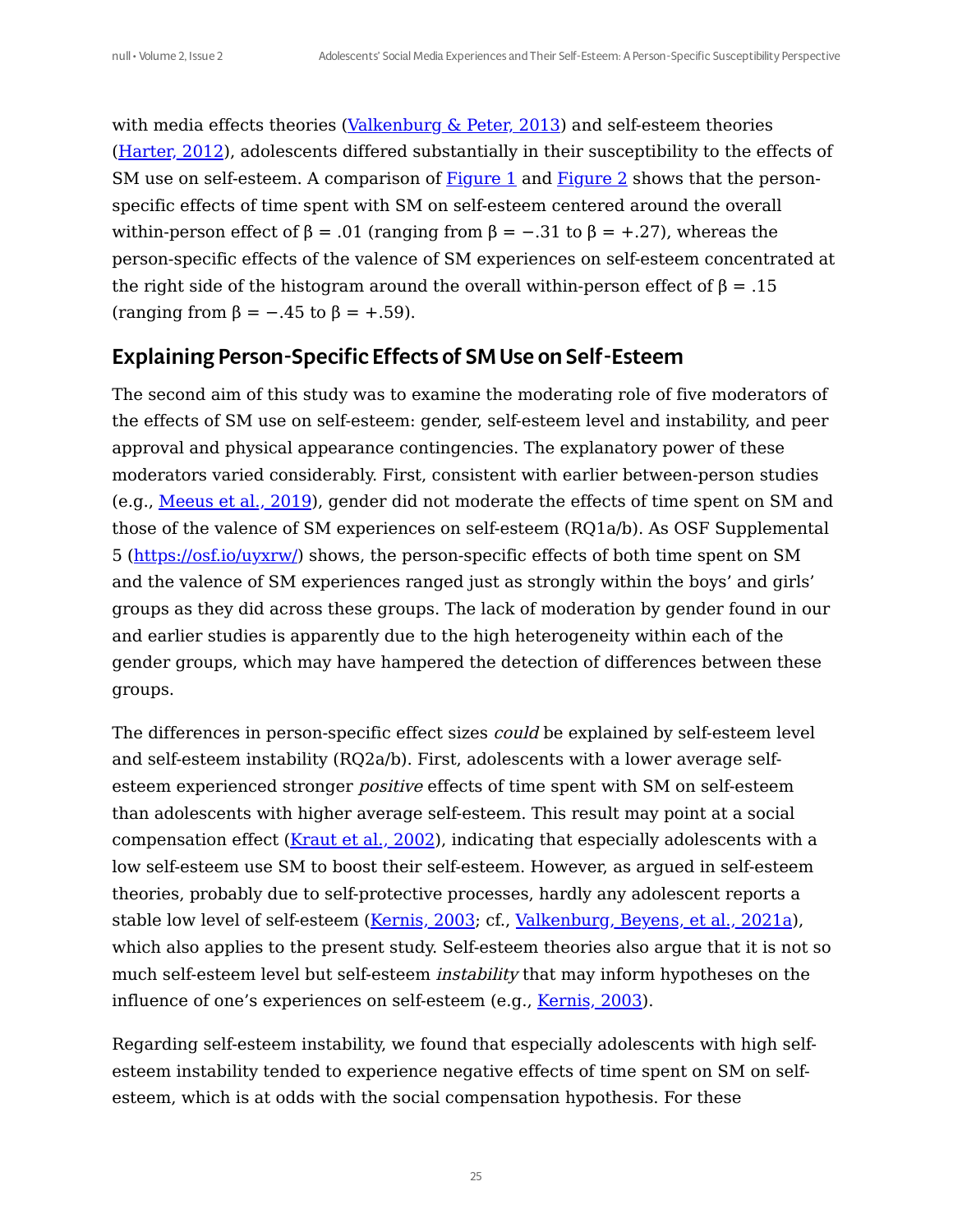adolescents, we also found a stronger positive effect of the valence of SM experiences on self-esteem, which may, at first sight, also be at odds with the social compensation hypothesis. However, this latter result must be seen in light of our finding that adolescents with a high self-esteem instability reported significantly fewer positive experiences on SM than their peers (see [Table](#page-13-0) 1). Therefore, for these adolescents, the positive effect of the valence of SM experiences on self-esteem may pertain more to drops in self-esteem as a result of negative experiences on SM than to surges in selfesteem as a result of positive experiences on SM. Finally, since self-esteem instability explained only a part of the effect of the valence of SM experiences on self-esteem, other moderators may have played a role. For example, it is possible that adolescents with high self-esteem instability also more often experienced negative offline situations than their peers, and that these negative offline experiences may have co-affected their self-esteem. In all, self-esteem instability seems to be a critical susceptibility factor to explain the momentary effects of positive and negative SM experiences on self-esteem. This result is in line with recent studies showing that adolescents with high mood instability are more prone to develop depressive symptoms than peers with more stable moods (e.g., [Maciejewski](#page-32-1) et al., 2019).

<span id="page-25-0"></span>Finally, differences in the person-specific effects of the time spent with SM and the valence of SM experiences on self-esteem could partly be explained by adolescents' peer approval contingency, but not by their physical appearance contingency (RQ3a/b). First, high peer approval or physical appearance contingency did not result in more sizeable person-specific effects of time spent with SM on self-esteem. However, adolescents who particularly based their self-esteem on peer approval did show more susceptibility to the effects of positively valenced SM experiences on their self-esteem than adolescents who did less so. It is conceivable that these adolescents are particularly focused on SM interactions that, for example, elicit positive feedback from their peers to boost their self-esteem.

#### Avenues for Future Research

<span id="page-25-1"></span>Our study also made a first step in investigating potentially valid moderators to explain differences in the person-specific susceptibilities of SM use on self-esteem. We focused mostly on dispositional moderators, such as self-esteem instability and self-esteem contingencies. However, although important as a first step, both developmental and media effect theories argue that the effects of SM use on self-esteem depend on a unique combination of dispositional, developmental, and social-context factors that may differ from adolescent to adolescent (e.g., [Bronfenbrenner,](#page-32-2) 2005; [Valkenburg](#page-30-2) &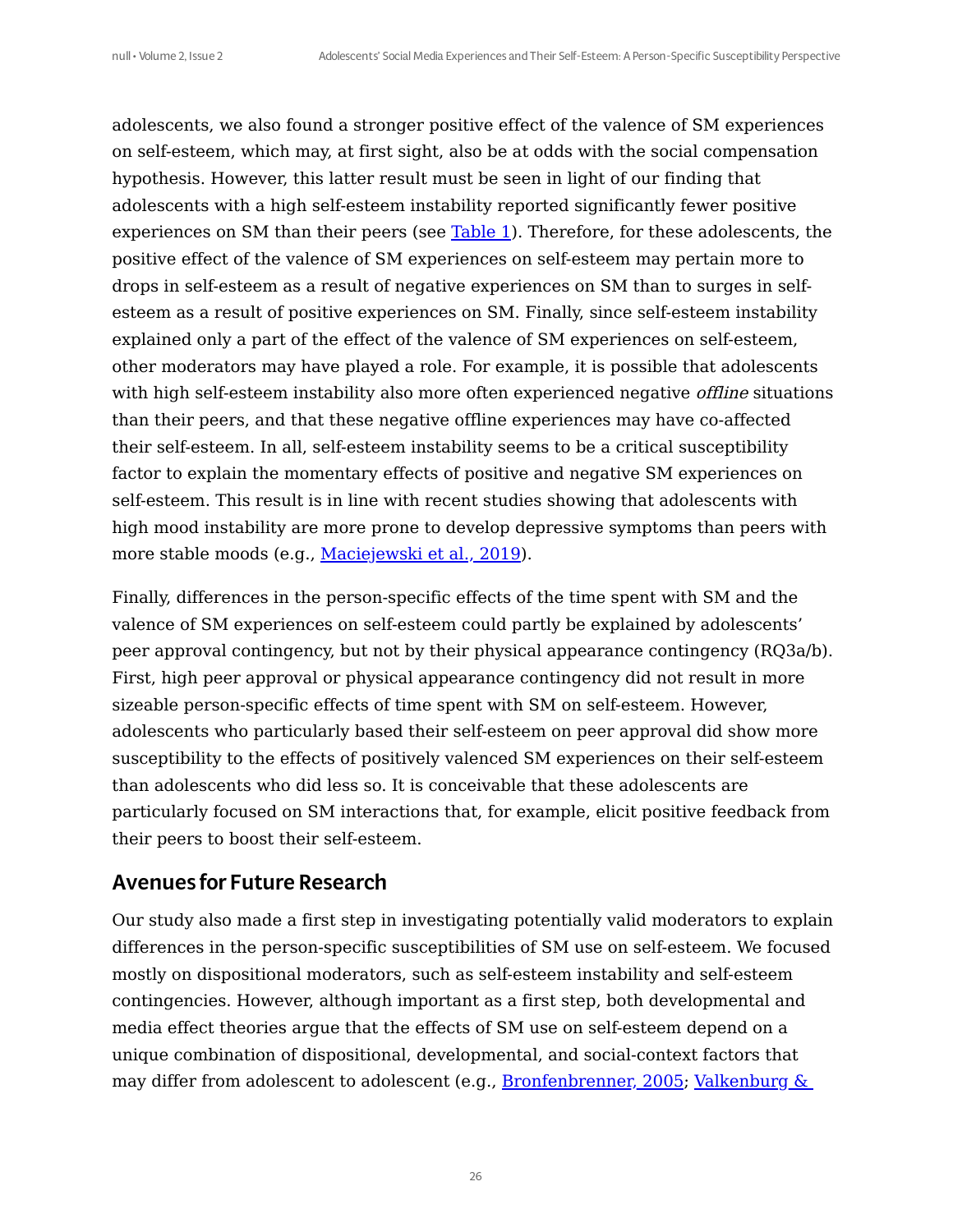[Peter,](#page-30-2) 2013). Future research may therefore extend our study by focusing on other potential dispositional moderators, such as social comparison orientation or social anxiety, in addition to developmental and social-context moderators, such as the norms in families or peer groups. Although this study clearly showed that each and every adolescent may respond differently to SM use, only by investigating the combined validity of dispositional, developmental, and social-context moderators can we truly understand why SM use leads to positive effects among some adolescents, negative effects among others, and null effects among yet others.

<span id="page-26-2"></span><span id="page-26-1"></span><span id="page-26-0"></span>Future research may also extend our findings, for example by including more finegrained measures of SM use than overall time spent on SM as we did in the present study. Several recent survey and ESM studies have investigated the differential effects of passive and active SM use [\(Beyens](#page-32-3) et al., 2020; [Escobar-Viera](#page-32-4) et al., 2018). To our knowledge, the passive and active SM use dichotomy was introduced by Burke et al. (2010), and it sparked dozens of subsequent survey and ESM studies [\(Valkenburg,](#page-32-5) Beyens, et al., 2021b). However, studies into the effects of active and passive SM use still only focus on time spent on social media, albeit time spent browsing and posting. What we really need are studies to investigate the effects of the specific *content* of adolescents' SM interactions on their self-esteem.

<span id="page-26-4"></span><span id="page-26-3"></span>Investigating the content of SM interactions in survey studies is difficult if not impossible. But it can be realized by linking survey data to additional data collection methods, such as random screenshots of SM interactions ([Reeves](#page-33-0) et al., 2021) or SM data downloads ([Boeschoten](#page-33-1) et al., 2020). Since 2018, analyzing SM data downloads is a promising new prospect to get access to adolescents' private and public interactions. According to the European General Data Protection Regulation (GDPR; [https://gdpr](https://gdpr-info.eu/)info.eu/), to which all large SM platforms comply, each platform is legally mandated to provide its European users with their SM archives upon request (Boeschoten et al., 2020). These so-called data download packages offer [unprecedented](#page-33-1) opportunities to get insight in the content of private or semipublic social media interactions and their potential [consequences](#page-33-2) for adolescents' psychosocial functioning (Griffioen et al., 2020), and, thus, they are an important avenue for future research.

#### <span id="page-26-5"></span>The Important Role of Parents and Educators

Adolescents' positive SM experiences outweighed their negative SM experiences by a factor of three to one. More importantly, most adolescents (78%) also experienced positive effects of these SM experiences on their self-esteem, whereas only 3% experienced negative effects of their SM experiences. Our results may be reassuring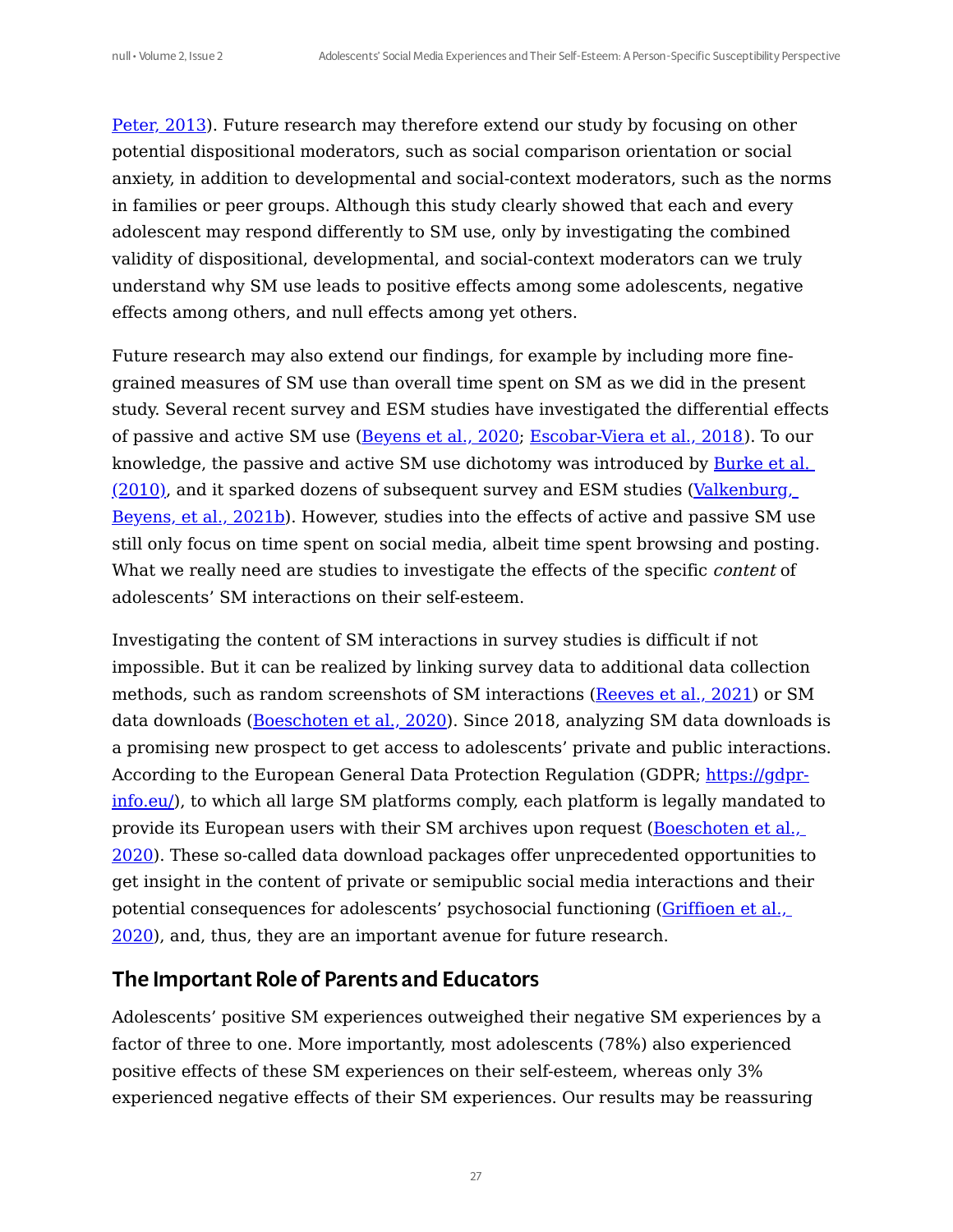<span id="page-27-2"></span>news for parents and educators. However, this positivity bias in SM experiences, along with the predominantly positive effects of these experiences, does not prevent the occasional occurrence of negative experiences, and their resulting negative impact on adolescents' self-esteem. Such negative experiences, and the subsequent drops in selfesteem, are functional. They help adolescents regulating subsequent self-esteem fluctuations, thereby contributing to the longer-term development of a stable selfesteem ([MacDonald](#page-33-3) & Leary, 2012). Therefore, our results do not give reason to keep adolescents away from SM, which they avidly use to interact with their friends and to experiment with their developing identity (Nesi et al., [2018](#page-33-4)). However, not only the negative susceptibles (i.e., adolescents who experienced mainly negative effects), but all adolescents need their parents and educators to help them prevent, or cope with negative SM experiences. Helping adolescents prevent or cope with negative feedback, social exclusion, or cyberbullying, and explaining them that the SM world is not as perfect as it often appears, should be essential components of today's parenting and school-based digital literacy programs.

# <span id="page-27-3"></span>**Supplemental Materials**

<https://doi.org/10.1037/tmb0000037.supp>

[open-practices-disclosure-form \(Valkenburg et al\).pdf](https://assets.pubpub.org/6iev83pl/71628809538253.pdf) 611 KB

*Copyright © 2021 The Author(s)*

*Received* February 24*, 2021 Revision received* May 3*, 2021 Accepted* May 5, *2021*

## **Citations**

pdf

<span id="page-27-0"></span>1. Gorrese, A., & Ruggieri, R. (2013). Peer attachment and self-esteem: A metaanalytic review. Personality and Individual Differences, 55(5), 559–568. <https://doi.org/10.1016/j.paid.2013.04.025>  $\leq$ 

<span id="page-27-1"></span>2. Proctor, C., Linley, P., & Maltby, J. (2009). Youth life satisfaction: A review of the literature. Journal of Happiness Studies, 10(5), 583-630. <https://doi.org/10.1007/s10902-008-9110-9>  $\leftrightarrow$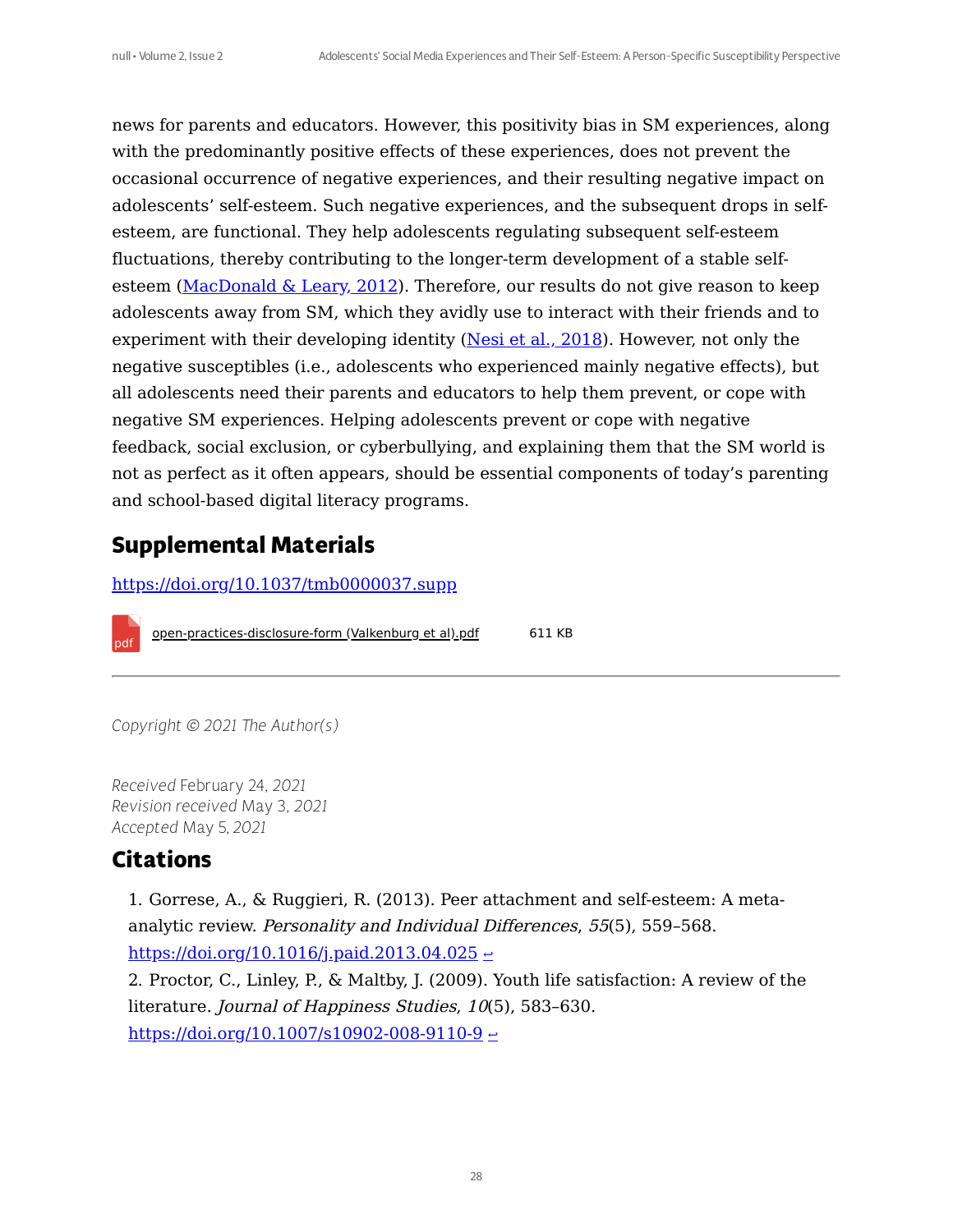<span id="page-28-0"></span>3. Orth, U., & Robins, R. W. (2014). The development of self-esteem. Current Directions in Psychological Science, 23(5), 381–387.

<https://doi.org/10.1177/0963721414547414>  $\leq$ 

<span id="page-28-1"></span>4. Barthorpe, A., Winstone, L., Mars, B., & Moran, P. (2020). Is social media screen time really associated with poor adolescent mental health? A time use diary study. Journal of Affective Disorders, 274, 864–870.

<https://doi.org/10.1016/j.jad.2020.05.106>  $\leftrightarrow$ 

<span id="page-28-2"></span>5. Cingel, D. P., & Olsen, M. K. (2018). Getting over the hump: Examining curvilinear relationships between adolescent self-esteem and facebook use. Journal of Broadcasting & Electronic Media, 62(2), 215–231.

<https://doi.org/10.1080/08838151.2018.1451860>  $\leq$ 

<span id="page-28-3"></span>6. Meeus, A., Beullens, K., & Eggermont, S. (2019). Like me (please?): Connecting online self-presentation to pre- and early adolescents' self-esteem. New Media & Society, 21(11-12), 2386-2403. <https://doi.org/10.1177/1461444819847447>  $\leq$ 

7. Rodgers, R. F., Slater, A., Gordon, C. S., McLean, S. A., Jarman, H. K., & Paxton, S. J. (2020). A biopsychosocial model of social media use and body image concerns, disordered eating, and muscle-building behaviors among adolescent girls and boys. Journal of Youth and Adolescence, 49(2), 399-409. [https://doi.org/10.1007/s10964-](https://doi.org/10.1007/s10964-019-01190-0)  $019-01190-0$   $\leq$ 

<span id="page-28-4"></span>8. Valkenburg, P. M., Beyens, I., Pouwels, J. L., Driel, van I. I., & Keijsers, L. (n.d.). Social media and adolescents' self-esteem: Heading for a person-specific media effects paradigm. Journal of Communication, 71(1), 56–78.

<https://doi.org/10.1093/joc/jqaa039>  $\leq$ 

<span id="page-28-5"></span>9. Huang, C. (2017). Time spent on social network sites and psychological wellbeing: A meta-analysis. Cyberpsychology, Behavior, and Social Networking, 20(6), 346–354. <https://doi.org/10.1089/cyber.2016.0758>  $\leq$ 

<span id="page-28-6"></span>10. Liu, D., & Baumeister, R. F. (2016). Social networking online and personality of self-worth: A meta-analysis. Journal of Research in Personality, 64, 79–89. <https://doi.org/10.1016/j.jrp.2016.06.024>  $\leq$ 

11. McNeish, D., & Hamaker, E. L. (2020). A primer on two-level dynamic structural equation models for intensive longitudinal data in mplus. Psychological Methods, 25(5), 610–635. <https://doi.org/10.1037/met0000250>  $\leq$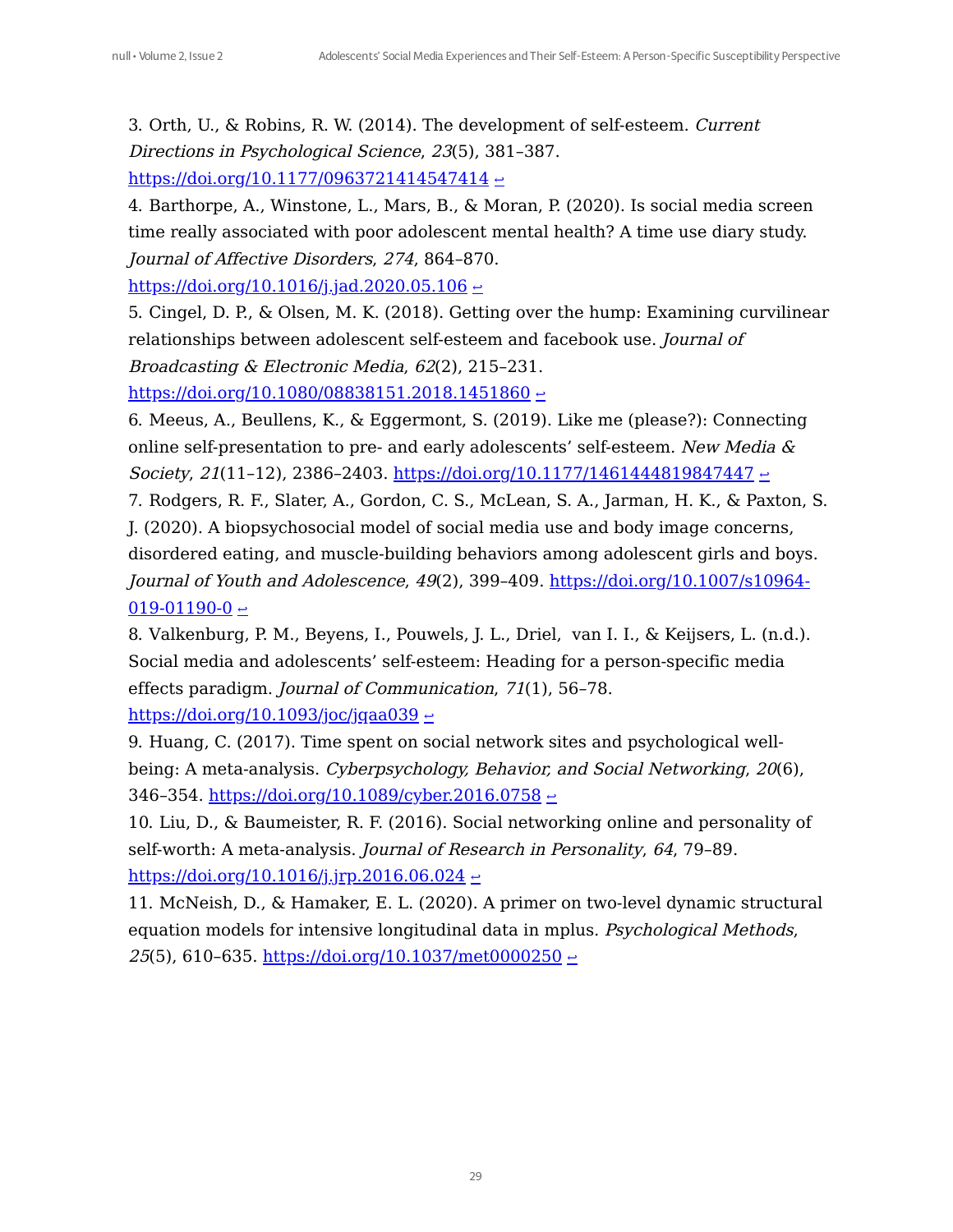<span id="page-29-0"></span>12. Leary, M. R., & Baumeister, R. F. (2000). The nature and function of self-esteem: Sociometer theory. Advances in Experimental Social Psychology, 32, 1–62.  $\frac{\text{https://doi.org/10.1016/S0065-2601(00)80003-9}$  $\frac{\text{https://doi.org/10.1016/S0065-2601(00)80003-9}$  $\frac{\text{https://doi.org/10.1016/S0065-2601(00)80003-9}$  ~

<span id="page-29-1"></span>13. Blomfield Neira, C. J., & Barber, B. L. (2014). Social networking site use: Linked to adolescents' social self-concept, self-esteem, and depressed mood. Australian Journal of Psychology,  $66(1)$ , 56–64. <https://doi.org/10.1111/ajpy.12034>  $\sim$ 

<span id="page-29-2"></span>14. Crocker, J., & Wolfe, C. T. (2001). Contingencies of self-worth. Psychological Review, 108(3), 593-623. <https://doi.org/10.1037/0033-295X.108.3.593>  $\leq$ 

<span id="page-29-3"></span>15. Harter, S. (2012). The construction of the self: Developmental and sociocultural *foundations.* Guilford.  $\leq$ 

16. Driel, van I. I., Pouwels, J. L., Beyens, I., Keijsers, L., & Valkenburg, P. M. (2019). Posting, scrolling, chatting, and snapping: Youth (14–15) and social media in 2019. Center for Research on Children, Adolescents,; the Media. ←

<span id="page-29-4"></span>17. Steinsbekk, S., Wichstrøm, L., Stenseng, F., Nesi, J., Hygen, B. W., & Skalická, V. (2021). The impact of social media use on appearance self-esteem from childhood to adolescence: A 3-wave community study. Computers in Human Behavior, 114.  $\frac{\text{https://doi.org/10.1016/j.chb.2020.106528} \div \frac{1}{2}$  $\frac{\text{https://doi.org/10.1016/j.chb.2020.106528} \div \frac{1}{2}$  $\frac{\text{https://doi.org/10.1016/j.chb.2020.106528} \div \frac{1}{2}$ 

<span id="page-29-5"></span>18. Valkenburg, P. M., Koutamanis, M., & Vossen, H. G. M. (2017). The concurrent and longitudinal relationships between adolescents' use of social network sites and their social self-esteem. Computers in Human Behavior, 76, 35–41.

<https://doi.org/10.1016/j.chb.2017.07.008>  $\leftrightarrow$ 

<span id="page-29-6"></span>19. Asparouhov, T., Hamaker, E. L., & Muthén, B. (2018). Dynamic structural equation models. Structural Equation Modeling, 25(3), 359–388. <https://doi.org/10.1080/10705511.2017.1406803>  $\rightarrow$ 

<span id="page-29-7"></span>20. Nesselroade, J. R. (1991). The warp and the woof of the developmental fabric. In R. M. Downs, L. S. Liben, & D. Palermo (Eds.), Visions of aesthetics, the environment & development: The legacy of joachim f. Wohlwill (pp. 213–240). Lawrence Erlbaum. [↩](#page-4-4)

<span id="page-29-8"></span>21. Valkenburg, P. M., Peter, J., & Walther, J. B. (2016). Media effects: Theory and research. Annual Review of Psychology, 67(1), 315–338. <https://doi.org/10.1146/annurev-psych-122414-033608>  $\epsilon$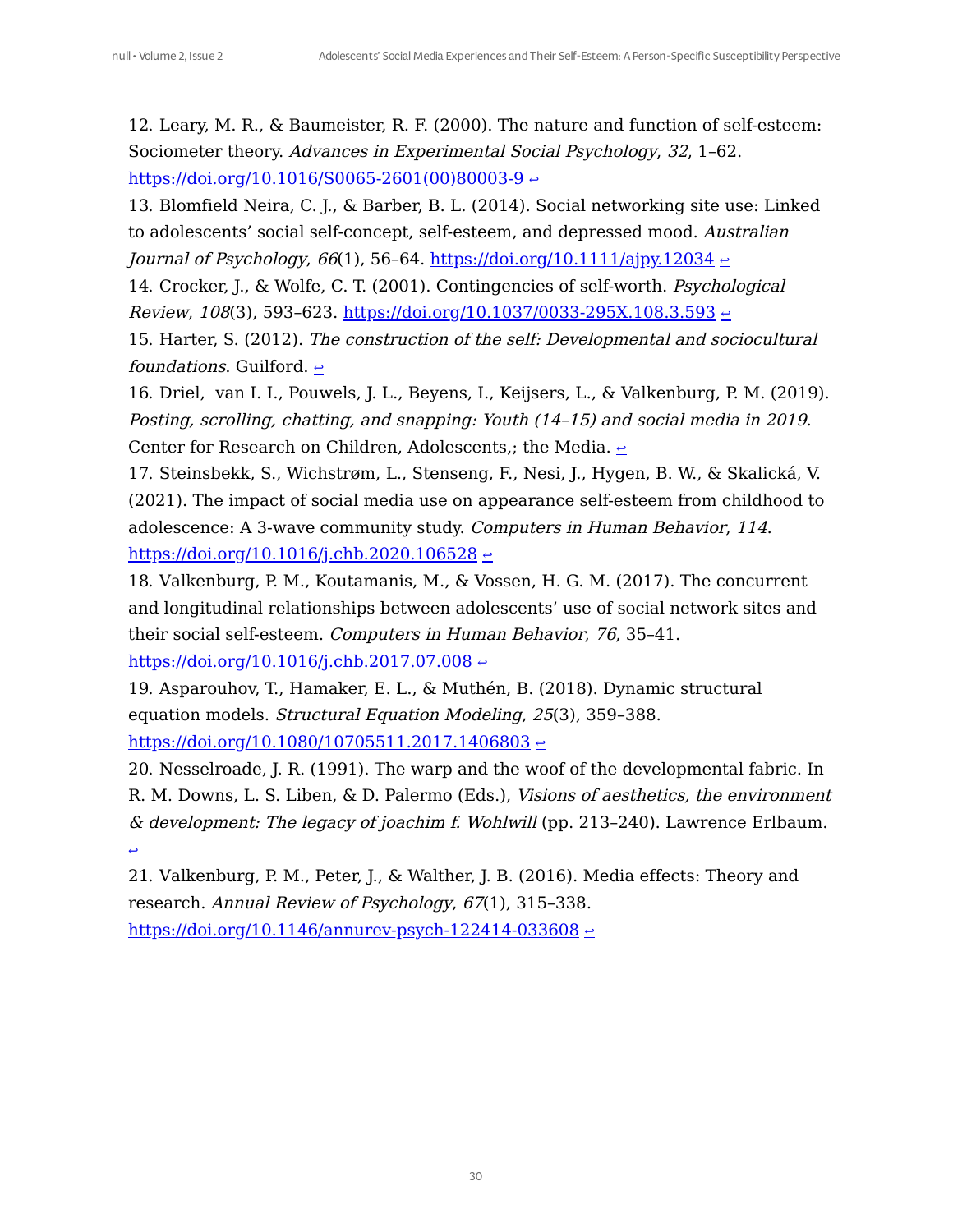<span id="page-30-0"></span>22. Crocker, J., & Brummelman, E. (2018). The self: Dynamics of persons and their situations. In K. Deaux & M. Snyder (Eds.), The oxford handbook of personality and social psychology (pp. 265-287). Oxford University Press.

<https://doi.org/10.1093/oxfordhb/9780190224837.013.11>  $\leq$ 

<span id="page-30-1"></span>23. Rosenberg, M. (1986). Self-concept and psychological well-being in adolescence. In R. L. Leahy (Ed.), The development of the self (pp. 205–246). Academic Press.  $\geq$ 24. Harter, S., & Whitesell, N. R. (2003). Beyond the debate: Why some adolescents report stable self-worth over time and situation, whereas others report changes in self-worth. *Journal of Personality, 71*(6), 1027-1058. [https://doi.org/10.1111/1467-](https://doi.org/10.1111/1467-6494.7106006)  $6494.7106006$   $\div$ 

<span id="page-30-2"></span>25. Valkenburg, P. M., & Peter, J. (2013). The differential susceptibility to media effects model. Journal of Communication, 63(2), 221–243. <https://doi.org/10.1111/jcom.12024>  $\leftrightarrow$ 

26. Orben, A. C., & Dunbar, R. I. M. (2017). Social media and relationship development: The effect of valence and intimacy of posts. Computers in Human Behavior, 73, 489-498. <https://doi.org/10.1016/j.chb.2017.04.006>  $\leq$ 

<span id="page-30-3"></span>27. Primack, B. A., Karim, S. A., Shensa, A., Bowman, N., Knight, J., & Sidani, J. E. (2019). Positive and negative experiences on social media and perceived social isolation. American Journal of Health Promotion, 33(6), 859–868. <https://doi.org/10.1177/0890117118824196>  $\leftrightarrow$ 

<span id="page-30-4"></span>28. Lerner, R. M., & Lerner, J. V. (2019). An idiographic approach to adolescent research: Theory, method, and application. In L. B. Hendry & M. Kloep (Eds.), *Reframing adolescent research* (pp. 25–38). Routledge.  $\geq$ 

<span id="page-30-5"></span>29. Kelly, Y., Zilanawala, A., Booker, C., & Sacker, A. (2019). Social media use and adolescent mental health: Findings from the uk millennium cohort study.

EClinicalMedicine, 6, 59-68. <https://doi.org/10.1016/j.eclinm.2018.12.005>  $\leq$ 

30. Košir, K., Horvat, M., Aram, U., Jurinec, N., & Tement, S. (2016). Does being on facebook make me (feel) accepted in the classroom? The relationships between early adolescents' facebook usage, classroom peer acceptance and self-concept.

Computers in Human Behavior, 62, 375–384.  $\frac{\text{https://doi.org/10.1016/j.chb.2016.04.013} \div \frac{\text{https://doi.org/10.1016/j.chb.2016.04.013} \div \frac{\text{https://doi.org/10.1016/j.chb.2016.04.013}}{\text{https://doi.org/10.1016/j.chb.2016.04.013}}$  $\frac{\text{https://doi.org/10.1016/j.chb.2016.04.013} \div \frac{\text{https://doi.org/10.1016/j.chb.2016.04.013} \div \frac{\text{https://doi.org/10.1016/j.chb.2016.04.013}}{\text{https://doi.org/10.1016/j.chb.2016.04.013}}$  $\frac{\text{https://doi.org/10.1016/j.chb.2016.04.013} \div \frac{\text{https://doi.org/10.1016/j.chb.2016.04.013} \div \frac{\text{https://doi.org/10.1016/j.chb.2016.04.013}}{\text{https://doi.org/10.1016/j.chb.2016.04.013}}$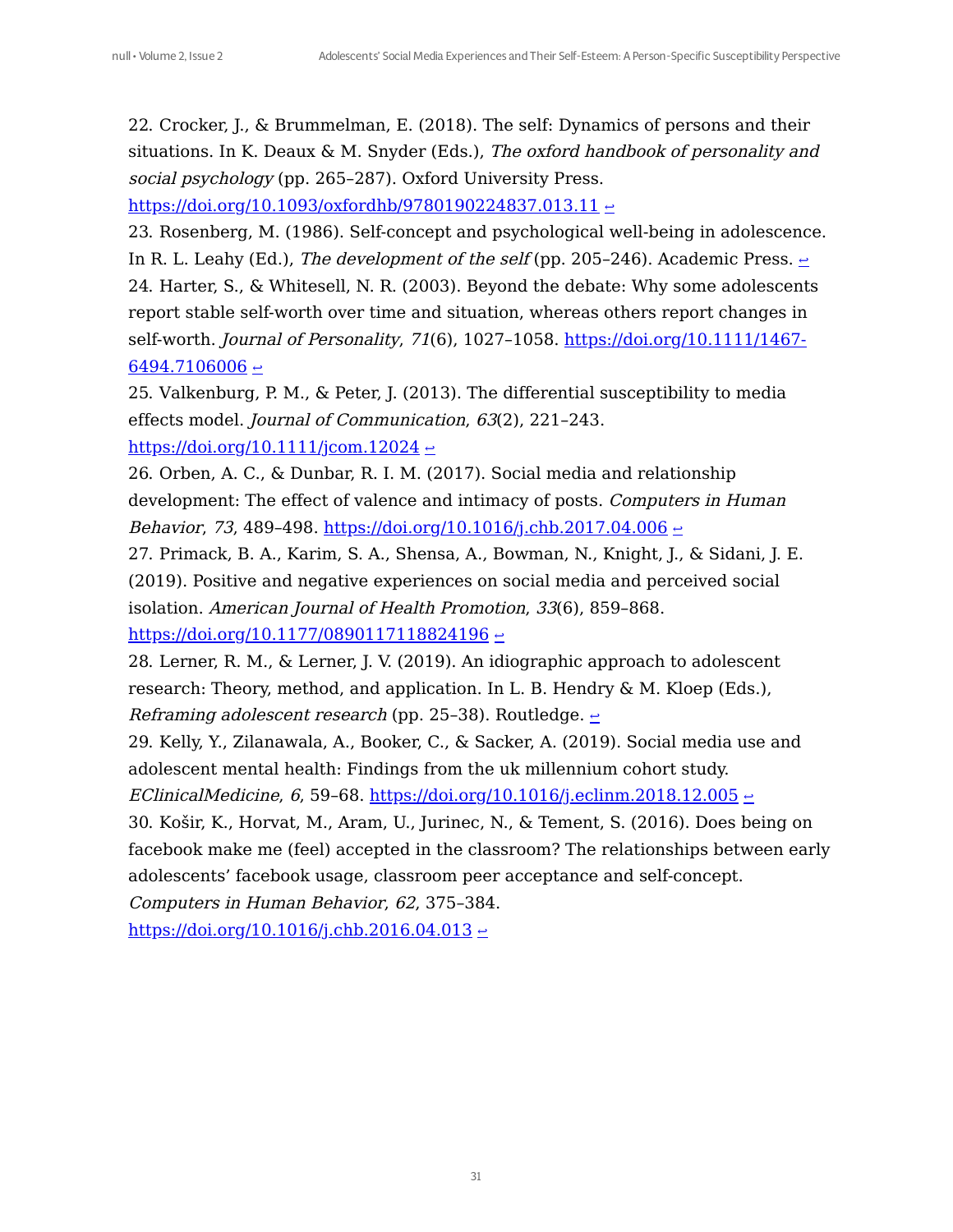<span id="page-31-0"></span>31. Teens social media & technology 2018. (2018).

[https://www.pewresearch.org/internet/2018/05/31/teens-social-media-technology-](https://www.pewresearch.org/internet/2018/05/31/teens-social-media-technology-2018/) $2018/$   $\approx$ 

<span id="page-31-1"></span>32. Meier, L. L., Orth, U., Denissen, J. J. A., & Kühnel, A. (2011). Age differences in instability, contingency, and level of self-esteem across the life span. Journal of Research in Personality, 45(6), 604–612. <https://doi.org/10.1016/j.jrp.2011.08.008>  $\leftrightarrow$ 33. Kraut, R., Kiesler, S., Boneva, B., Cummings, J., Helgeson, V., & Crawford, A.

<span id="page-31-2"></span>(2002). Internet paradox revisited. Journal of Social Issues, 58(1), 49–74. <https://doi.org/10.1111/1540-4560.00248>  $\leftrightarrow$ 

34. Valkenburg, P. M., & Peter, J. (2011). Online communication among adolescents: An integrated model of its attraction, opportunities, and risks. The Journal of Adolescent Health, 48(2), 121-127. <https://doi.org/10.1016/j.jadohealth.2010.08.020> ↩

35. Kernis, M. H. (2005). Measuring self-esteem in context: The importance of stability of self-esteem in psychological functioning. Journal of Personality, 73(6), 1569–1605. <https://doi.org/10.1111/j.1467-6494.2005.00359.x>  $\leq$ 

<span id="page-31-3"></span>36. Crocker, J., Luhtanen, R. K., Cooper, M. L., & Bouvrette, A. (2003). Contingencies of self-worth in college students: Theory and measurement. Journal of Personality and Social Psychology, 85(5), 894-908. <https://doi.org/10.1037/0022-3514.85.5.894>  $\leq$ 37. Vonk, R., & Smit, H. (2012). Optimal self-esteem is contingent: Intrinsic versus extrinsic and upward versus downward contingencies. European Journal of

<span id="page-31-4"></span>Personality, 26(3), 182-193. <https://doi.org/10.1002/per.817>  $\leftrightarrow$ 

<span id="page-31-5"></span>38. Roekel, van E., Keijsers, L., & Chung, J. M. (2019). A review of current ambulatory assessment studies in adolescent samples and practical recommendations. Journal of Research on Adolescence, 29(3), 560–577.

<https://doi.org/10.1111/jora.12471>  $\leq$ 

39. Robins, R. W., Hendin, H. M., & Trzesniewski, K. H. (2001). Measuring global selfesteem: Construct validation of a single-item measure and the rosenberg self-esteem scale. Personality and Social Psychology Bulletin, 27(2), 151–161. <https://doi.org/10.1177/0146167201272002>  $\leq$ 

<span id="page-31-6"></span>40. Adachi, P., & Willoughby, T. (2015). Interpreting effect sizes when controlling for stability effects in longitudinal autoregressive models: Implications for psychological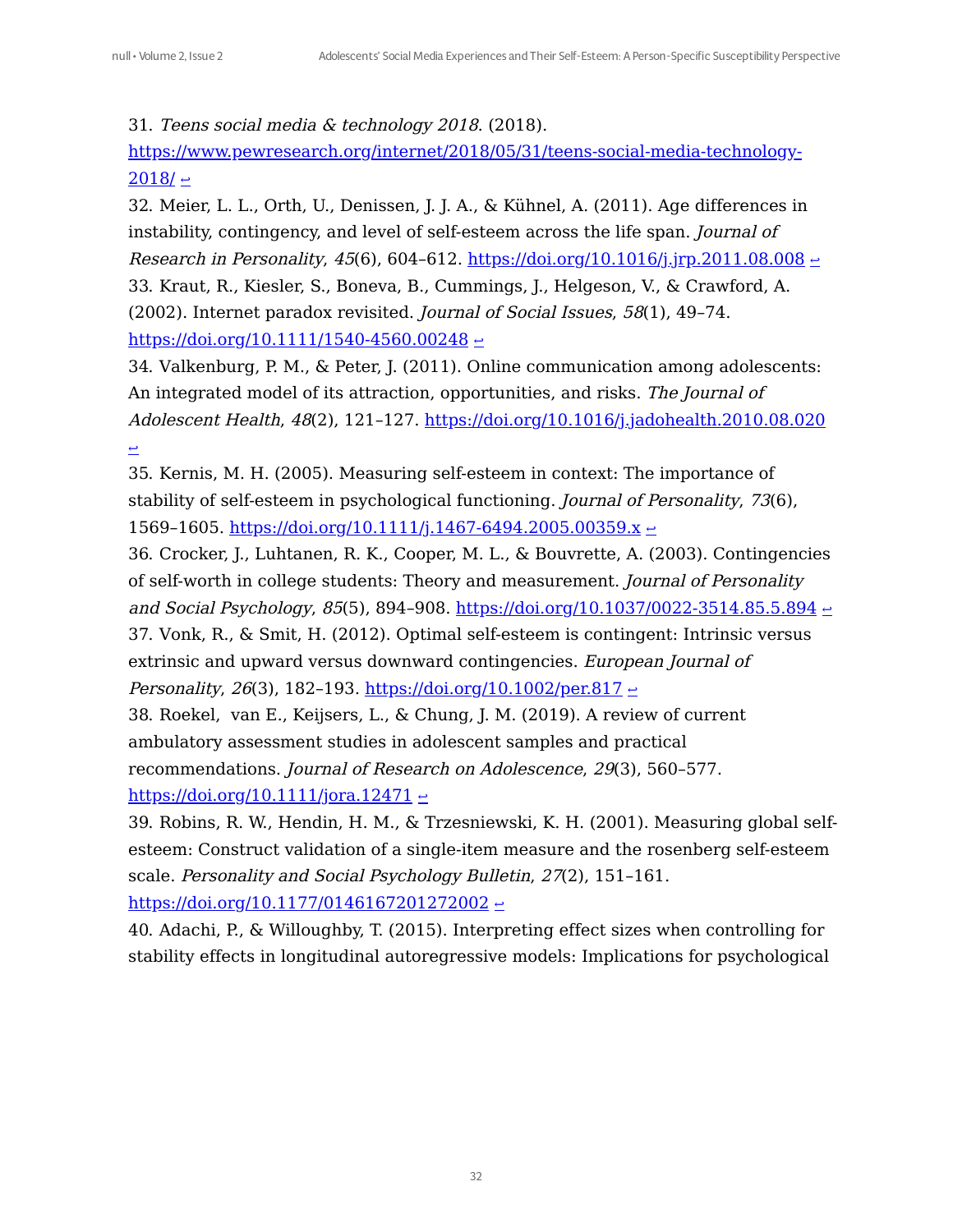science. European Journal of Developmental Psychology, 12(1), 116–128. <https://doi.org/10.1080/17405629.2014.963549>[↩](#page-12-0)

<span id="page-32-0"></span>41. Reinecke, L., & Trepte, S. (2014). Authenticity and well-being on social network sites: A two-wave longitudinal study on the effects of online authenticity and the positivity bias in sns communication. Computers in Human Behavior, 30, 95–102. <https://doi.org/10.1016/j.chb.2013.07.030>  $\leftrightarrow$ 

42. Waterloo, S. F., Baumgartner, S. E., Peter, J., & Valkenburg, P. M. (2018). Norms of online expressions of emotion: Comparing facebook, twitter, instagram, and whatsapp. New Media & Society, 20(5), 1813–1831.

<https://doi.org/10.1177/1461444817707349>  $\leq$ 

<span id="page-32-1"></span>43. Kernis, M. H. (2003). Toward a conceptualization of optimal self-esteem. Psychological Inquiry, 14(1), 1-26. [https://doi.org/10.1207/S15327965PLI1401\\_01](https://doi.org/10.1207/S15327965PLI1401_01)  $\sim$ 44. Maciejewski, D. F., Keijsers, L., Lier, van P. A. C., Branje, S. J. T., Meeus, W. H. J., & Koot, H. M. (2019). Most fare well—but some do not: Distinct profiles of mood variability development and their association with adjustment during adolescence. Developmental Psychology, 55(2), 434-448. <https://doi.org/10.1037/dev0000650>  $\leq$ 45. Bronfenbrenner, U. (2005). The bioecological theory of human development. In U. Bronfenbrenner (Ed.), Making human beings human: Bioecological perspectives on human development (pp. 6963–6970). Sage Publications.  $\geq$ 

<span id="page-32-3"></span><span id="page-32-2"></span>46. Beyens, I., Pouwels, J. L., Driel, van I. I., Keijsers, L., & Valkenburg, P. M. (2020). The effect of social media on well-being differs from adolescent to adolescent. Scientific Reports,  $10(1)$ . <https://doi.org/10.1038/s41598-020-67727-7>  $\sim$ 

<span id="page-32-4"></span>47. Escobar-Viera, C. G., Shensa, A., Bowman, N. D., Sidani, J. E., Knight, J., James, A. E., & Primack, B. A. (2018). Passive and active social media use and depressive

symptoms among united states adults. Cyberpsychology, Behavior, and Social Networking, 21(7), 437-443. <https://doi.org/10.1089/cyber.2017.0668>  $\leq$ 

<span id="page-32-5"></span>48. Burke, M., Marlow, C., & Lento, T. (2010). Social network activity and social wellbeing.  $\leftrightarrow$ 

49. Valkenburg, P. M., Beyens, I., Pouwels, J. L., Driel, van I. I., & Keijsers, L. (n.d.). Social media browsing and adolescent well-being: Challenging the "passive social media use hypothesis."  $PsyArXiv$ . <https://doi.org/10.31234/osf.io/gzu3y>  $\approx$